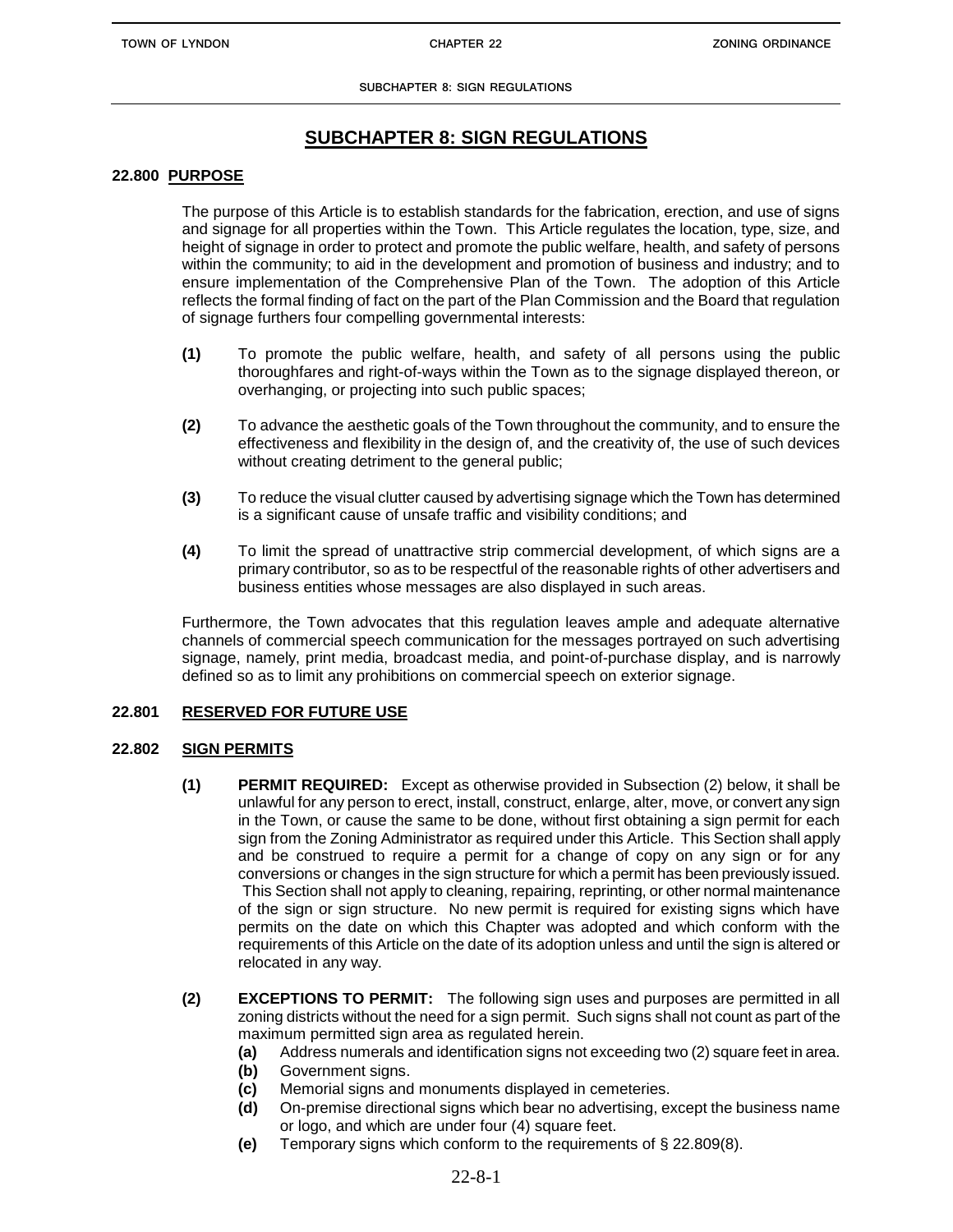- **(3) APPLICATION PROCEDURE:** See, § 22.907.
- **(4) PERMIT FEES:** See, § 22.907(11).

# **22.803 RESERVED FOR FUTURE USE**

## **22.804 DEFINITIONS AND RULES OF INTERPRETATION**

- **(1) ASIGN@ DEFINED:** A Asign@ is any object, device, display, structure, or part thereof, situated outdoors and in view of the general public, which is used to advertise, identify, display, direct or attract attention to an object, person, institution, organization, business, product, service, event, or location by any means, including words, letters, figures, logos, symbols, fixtures, or projected images. Building colors and building outline lighting (i.e. neon lighting along roof lines, etc.) which convey a logo or message specific to the use may be considered, in the discretion of the Zoning Administrator, to be signs. Definitions of particular functional, locational, and structural types of signs are listed in this Article.
- **(2) EXCLUDED ITEMS:** ASigns@ do not include the following:
	- (a) Flags or emblems of any nation, organization or nations, state, city, religious fraternal, or civic organization;
	- (b) Merchandise and pictures or models of products or services incorporated into a window display.
	- (c) Works of art which do not identify a product;
	- (d) Scoreboards located on athletic fields, provided the advertising thereon does not exceed 50% of the size of the scoreboard area; and
	- (e) Signage located within an outdoor athletic facility=s walls or fences, provided (i) the sign is mounted upon the walls or fences, (ii) the sign does not extend above or beyond the height or width of the wall or fences to which it is affixed, and (iii) the sign is designed to be viewed by persons sitting in the area designed for spectators (e.g. signs on outfield fences of a baseball field, which face the bleachers, are not controlled by this Code, but signs on the fence which face away from the bleachers or which extend above the fence, are controlled by this Code).
- **(3) ASIGN PURPOSES@ DEFINED:** In general, Asign purposes@ refers to how a sign is used or the kind of message contained on the sign. For purposes of this Chapter, all signs are divided into the following categories of Asign purposes:@
	- **(a) Billboards:** See, AOff-premises sign,@ § 22.805(2)(h)
	- **(b) Business signs (a/k/a On-premise signs):** A permanent sign which directs attention to a business, commodity, service, entertainment, or governmental activity conducted, sold, offered, or manufactured upon the premises where the sign is located. (See § 22.809(1)).
	- **(c) Changeable Copy Signs:** Signs which are designed to electronically, mechanically or manually change messages on a regular basis (e.g. time and temperature signs, gasoline price signs, school or church event signs). Changeable copy signs do not include billboards which change faces no more than 3 times per calendar year.(See § 22.809(2)).
		- **1. Community information signs:** A type of changeable copy sign which is owned by a governmental, religious, educational or philanthropic entity and which is limited to the display of information of interest to the general community regarding scheduled public events and public activities. Such signs shall only display information regarding events and information of general interest to the general public. Copy which may be considered as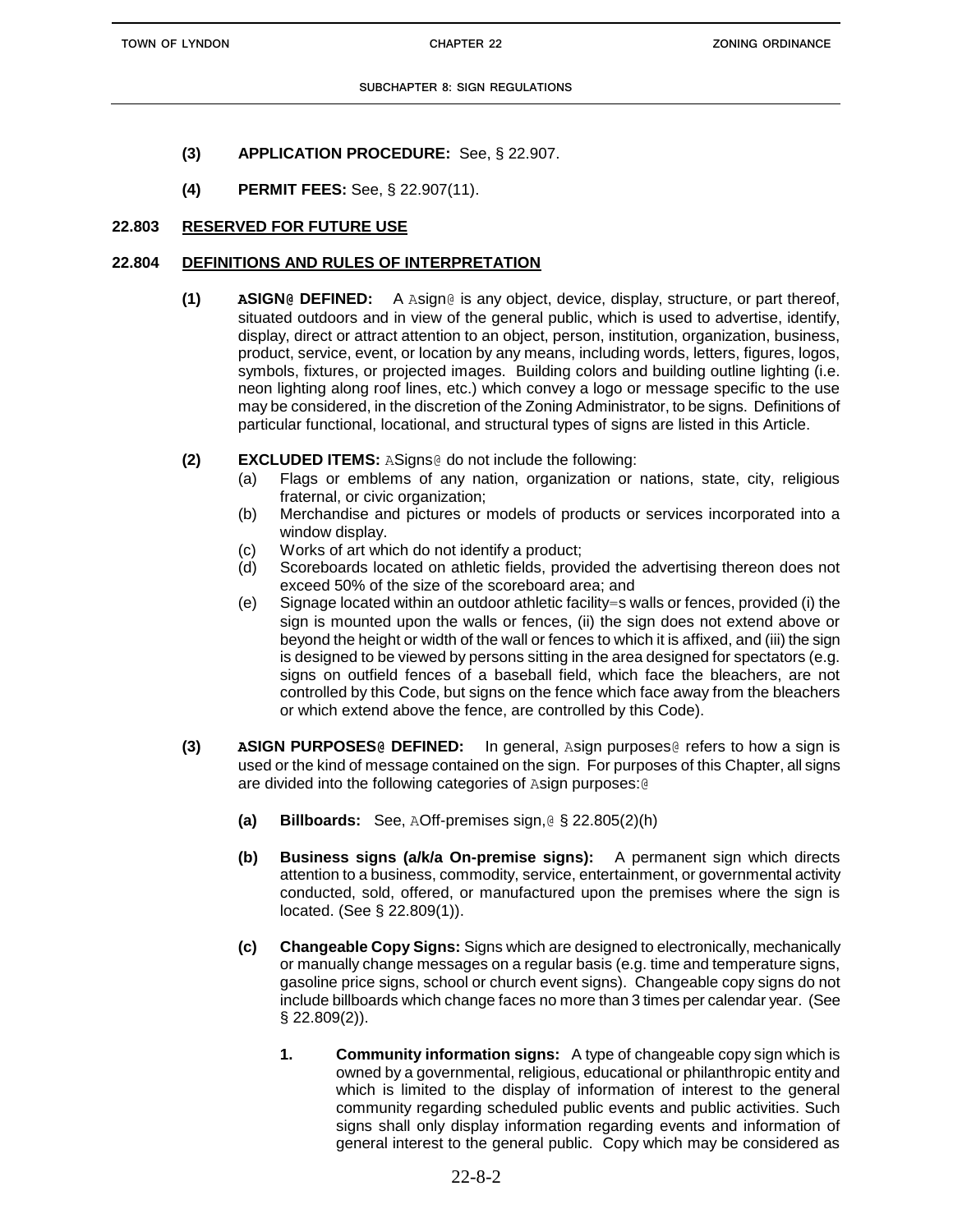advertising a product for sale or private profit, or an activity for private profit, shall be prohibited.

- **2. Business Information Signs:** A type of changeable copy sign which is owned by a private entity and which is used to advertize products or services, in addition to the display of information of interest to the general public (e.g. Bank sign which provides time and temperature as well as promoting services of the Bank such as interest rates).
- **22.804(3) (d) Directional signs:** (See § 22.809(3))
	- **1. Off-premise:** A sign, owned, installed and maintained by government, for the purpose of providing guidance to the traveling public to important points of general public interest (e.g. government buildings, libraries, medical facilities, schools, churches, recreational facilities, parks, etc.).
	- **2. On-premise:** A sign which indicates only the name, logo (if under one sq. ft.), and or direction of a pedestrian or traffic facility, or a particular building within a complex of structures, on the property on which said facility or building is located.
	- **(e) Government Signs:** Signs or other legal notices erected by a governmental entity or public utility, for the control of traffic, railroads, or other regulatory purposes, and typically located within the right-of-way of a street or highway. (AGovernment signs@ do not include non-regulatory signs, such as signs which identify a government building or agency, e.g. signs which identify the Town Hall, the Town Shop, etc. Such signs are Abusiness signs.@ ) (See § 22.809(4)).
	- **(f) Group signs:** A sign displaying the collective name of a group of uses such as the title of a shopping center, office park, industrial park or apartment complex. A group sign may display the names of individual tenants, but those portions of the sign containing names of individual tenants shall be considered as part of the area of a group sign. No sales or price information shall be permitted on a group sign. (See § 22.809(5)).
	- **(g) Identification signs:** A sign indicating the street number and/or street name for a particular property, or a sign indicating the name, address and/or telephone number of a project, property owner, tenant and/or manager of the property. (See § 22.809(6)).
	- **(h) Off-premise advertising signs (a/k/a Billboards):** A sign which directs attention to a business, commodity, service, or entertainment conducted, sold, or offered elsewhere than upon the premises where the sign is displayed.(See § 22.809(7)). Off-premise signs include signs commonly referred to as billboards. Off-premise signs do not include Atemporary business signs.@ (See § 22.805(2)(i)8. below).
	- **(i) Temporary signs:** A sign intended to be displayed for a limited period of time. A sign with a permanent display area on which changeable messages are displayed, is not a temporary sign, but instead, is a changeable copy sign. A mobile or portable sign shall not be considered a temporary sign or used for such a purpose. (See § 22.809(8)). The following are the most common types of temporary signs:
		- **1. Political Signs:** Any sign concerning a candidate, political party, levy, referendum, or other political matter whatsoever, to be voted upon in any general, primary or special election, or any sign advocating any type of political action.
		- **2. Real Estate Signs:** Any sign which advertizes real estate for sale or for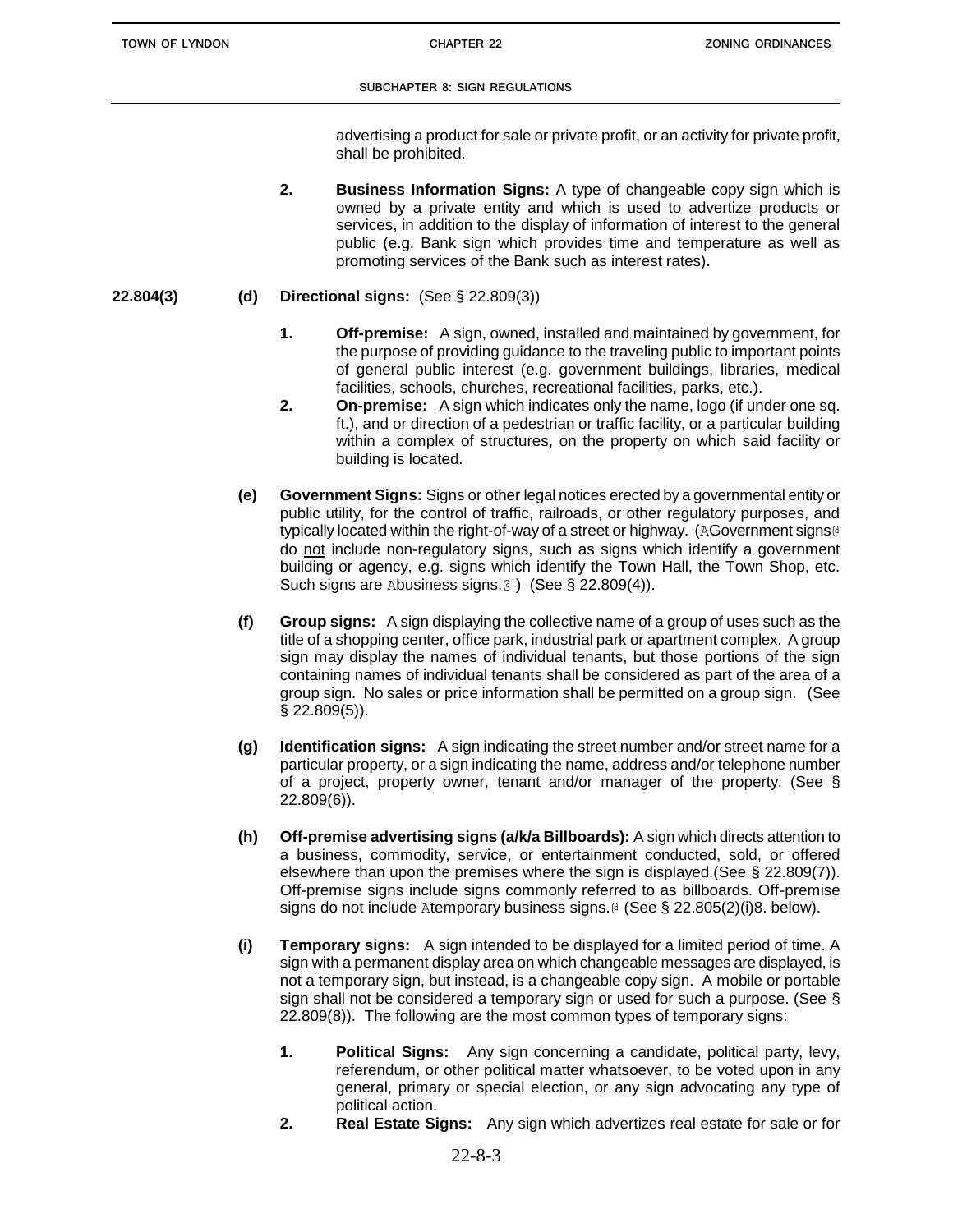rent/lease, by the owner, the occupant or a realtor.

- **3. Construction Signs:** Any sign, located on a construction site, which identifies and/or describes the proposed future development on the site, and/or which identifies the contractors, engineers, architects, products, owners and/or sponsors of the development.
- **4. Advertising Displays:** Any sign or device (e.g. festoons, pennants, banners, pinwheels, inflatable devices and similar devices), erected by a commercial or industrial use, intended to advertize a particular business, product, service or event, at a special price, rate, size or quantity, for a limited time.
- **5. AFor Sale@ Signs:** Signs which advertize garage sales, yard sales, or the sale of vehicles, boats, campers, ATV=s or other similar personal property (but not the sale of real estate), by the owner who is not in the business of selling such property from the location where such property and sign is located.
- **6. Personal greeting / congratulatory signs:** Any sign which is limited to a non-commercial, personal greeting or message used to announce, congratulate, or greet members of a family or work staff. A temporary sign which is limited to thirty-two (32) square feet.
- **7. Event Signs:** Signs which advertise a special public event, e.g. ASidewalk Days,@ AJuneau County Fair,@ or AGrand Opening.@ Such signs shall not advertise a particular product or business, except as a sponsor of the event.
- **8. Temporary Business Signs:** Temporary business signs direct customers around or through construction work which, in the opinion of the Town, impairs the average customer=s ability to find a safe and efficient route to said business.
- **(j) Warning Signs:** Signs which are intended to warn of regulations, restrictions or safety hazards affecting the property (e.g. ANo Trespassing@ signs, ABeware of Dog@ signs, ANo Parking@ signs, ANo Dumping@ signs, etc.). (See § 22.809(9)).
- **(k) Group Development Signs:** Signs for Group Developments approved as per § 22.414.
- **22.804 (4) ASIGN TYPES@ DEFINED:** In general, Asign types@ refers to how the sign is constructed, erected and/or held in place. For purposes of this Ordinance, all signs are divided into the following categories of Asign types:@
	- **(a) On-Building Signs:** This type of sign is affixed to and supported by a building which has some function other than the purpose of holding the sign. There are seven (7) types of Aon-building@ signs:
		- **1. Awning sign:** A type of projecting, on-building sign consisting of a fabric or fabric-like sheathing material.
		- **2. Canopy Sign:** A type of on-building sign that is a part of or attached to a canopy or similar structure over an outdoor service area (e.g. canopy over gas pumps).
		- **3. Marquee sign:** A type of projecting, on-building sign sheltering the entrance and/or entrance approaches of a theater, auditorium, fairground, museum or other similar use, which advertises present and scheduled events.
		- **4. Projecting sign:** A type of on-building sign, other than a wall sign, which is attached to and projects more than one foot from the building, generally perpendicular from the building face. See §s 22.807(2)(d)&(e) regarding the restrictions on projecting signs over public and private property.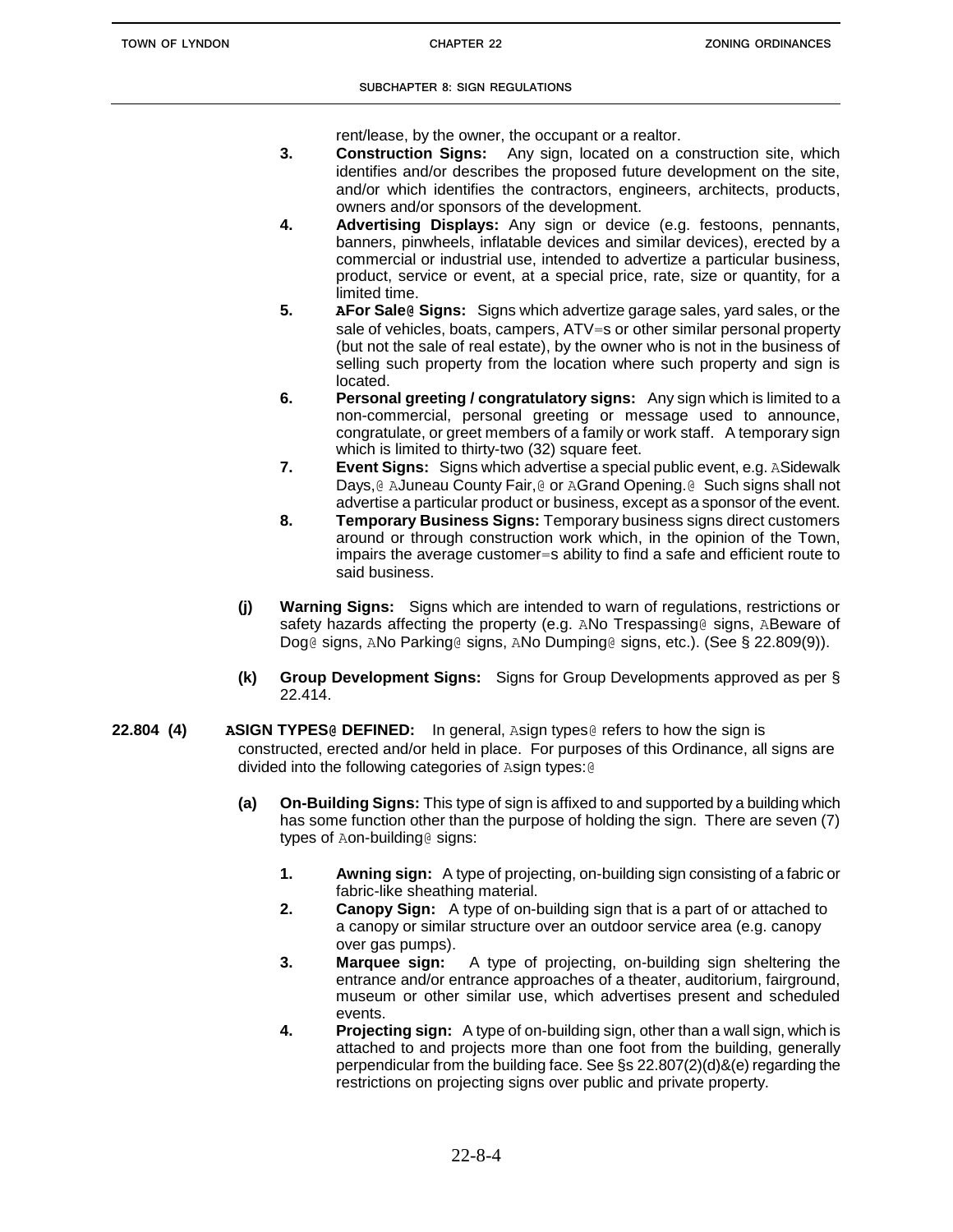- **5. Wall sign:** A type of on-building sign mounted parallel to a building facade or other vertical building surface, which projects less than one foot from the building surface and which does not extend beyond the horizontal or vertical edge of any wall or other surface to which it is mounted.
- **6. Window Sign:** A type of sign mounted inside a building, either on the face of a window, or within 24 inches of the window, so that the sign can be viewed through a window by persons outside the building. Window signs are to be distinguished from window advertizing displays, which are displays of stock-in-trade.
- **7. Roof Sign:** A type of on-building sign which is mounted to the roof of a building and which projects above the roof-line of the building. Signs mounted to the roof, but which do not project above the roof, are considered wall signs.
- **(b) Free-standing signs:** A self-supporting sign resting on or supported by means of poles, standards, or any other type of base on the ground, the sole purpose of which is to support the sign. There are two types of free-standing signs: monument signs and pylon signs.
	- **1. Monument sign:** A type of freestanding sign whose bottom edge is located within one foot of a ground-mounted pedestal and whose top edge is located no more than six feet high.
	- **2. Pylon sign:** A type of freestanding sign whose bottom edge is located more than one foot above a ground-mounted pedestal or whose top edge is located more than six feet high.
- **(c) Mobile signs:** A sign mounted on a frame or chassis designed to be easily relocated, including vehicles and/or trailers whose principal commercial use is for signage. It does not include signs on vehicles used for transportation or delivery services, but does include vehicle or trailers primarily used for storage in one location (e.g. a trailer parked in one location for an extended period).

## **22.804 (5) SIGN MEASUREMENTS:** The following explains how the dimensions of a sign are determined.

# **(a) Sign Aheight@ defined:**

- **1.** On-building signs: The height of on-building signs is established by § 22.805(3)(a) above.
- **2.** Free-standing signs: The height of all free-standing signs shall be determined by calculating the height of the sign above a point on the centerline of the street or highway closest to the sign. The point on the centerline shall be located by drawing an imaginary line from the base of the sign to the centerline so that the line intersects the centerline at a 90 degree angle. The intersection of this imaginary line and the centerline of the nearest street or highway shall be the point from which the height of the sign shall be calculated, except when a sign is located on the corner of two intersecting streets or highways, the height of the sign shall be measured from the point where the centerlines of the two streets or highways intersect.

# **(b) Sign Aarea@ defined:** Sign area shall be measured in the following manner:

**1.** For marquee signs, changeable copy signs, and signs placed within a frame or other structure, sign area shall consist of the entire surface area of the sign on which copy could be placed. The supporting structure or bracing of a sign, including the supports of monument signs not used for copy, shall not be counted as a part of the sign face area unless such structure or bracing is made a part of the sign's message. Where a freestanding onpremise sign (monument or pylon) has two or more display faces, the total area of all of the display faces which can be viewed from any single location shall be considered the sign face area.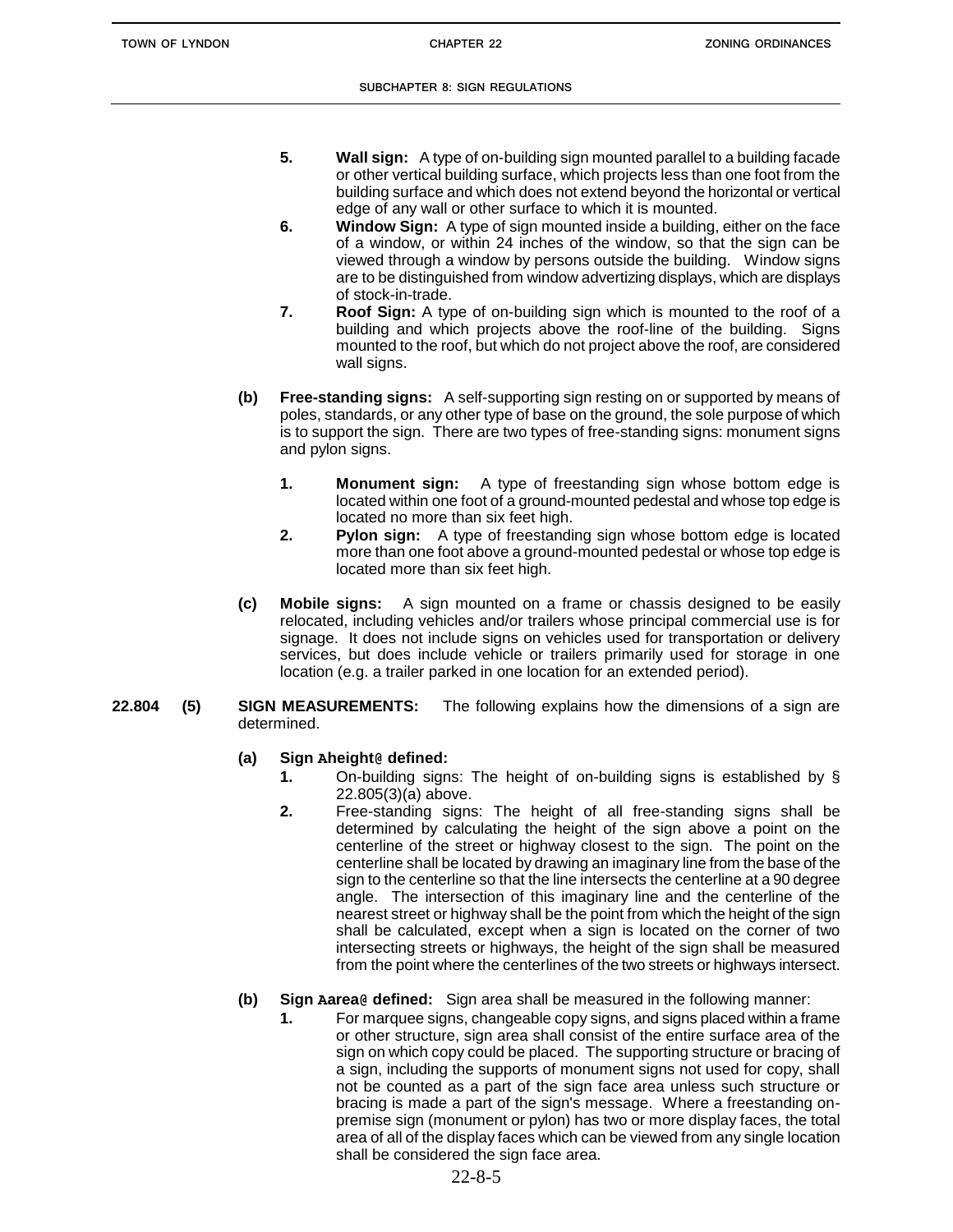- **2.** In the case of a sign whose message is fabricated together with the background which borders or frames that message, sign face area shall be the total area of the entire background. If the sign is framed in lights, the lights shall be included in the sign=s area.
- **3.** In the case of a sign whose message is applied to a background which provides no border or frame (such as individual letters to a building face or awning), sign face area shall be the combined areas of the smallest rectangle(s) which can encompass each word, letter, figure, emblem, and other element of the sign message per a scaled, fully dimensioned drawing approved by the Zoning Administrator. Where such drawing is not provided, said area shall be the smallest area of the entire message enclosed in a single rectangle.
- **4.** When measuring neon signs (e.g. window beer signs), the size shall be determined by measuring the height of the sign at its highest point, by the width of the sign at its widest point.
- **5.** Landscape features such as plant materials, berms, boulders and similar natural landscape features are encouraged, and are not counted as part of the sign for purposes of measuring the size of the sign.
- **6.** Signs which have an unusual shape may be divided into component parts by the Zoning Administrator, who may calculate the total size of the sign by adding together the sizes of the component parts of the sign. Where the sign is an erratic shape, which does not lend itself to an easy calculation of size, the Zoning Administrator need not compute size exactly, and is authorized to determine the size by measuring the outermost dimensions of the component parts of the sign. Nothing herein shall prevent the sign owner from submitting a detailed calculation of the sign=s size to assist the Zoning Administrator in making these calculations.
- **7.** When several signs are mounted on the same structure, only the signs shall be measured and not the structure.
- **8.** Signs less than one square foot in area are not regulated by this Article.
- **9.** For group signs, portions of a sign containing the names of individual tenants shall be considered as part of the area of the group sign.
- **10.** The following illustration demonstrates how sign face area is measured.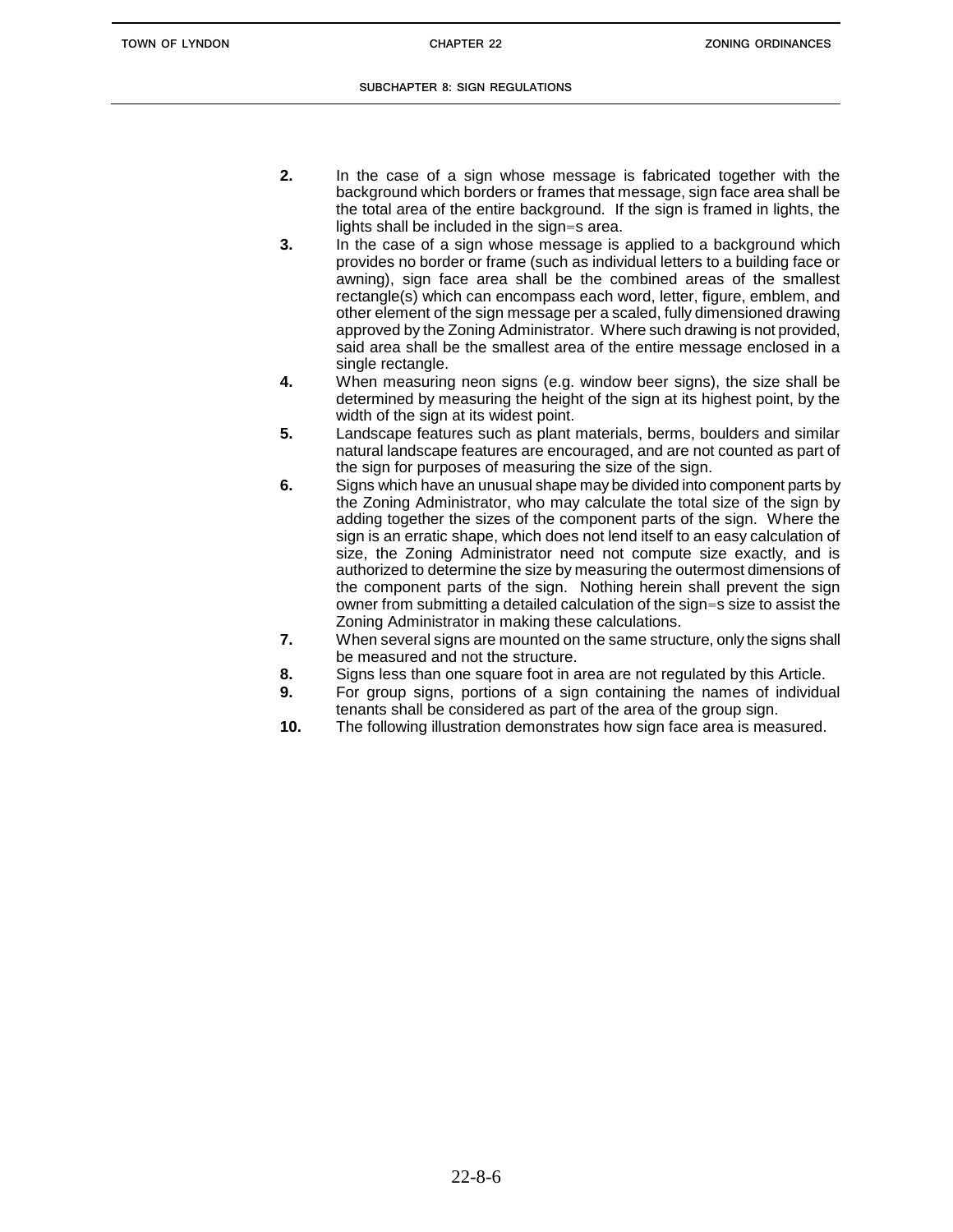

**22.804(5) (c) Sign Setback Measurements:** Setback measurements for signs shall be determined in the same fashion as setback measurements for all other structures except that setback measurements for pylon signs shall be determined as follows: The pedestal(s) supporting a pylon sign shall comply with the setback requirements of this Article, but the sign which is placed upon the pedestal(s) may intrude into 50% of the setback area, provided the lowest edge of the sign is at least 8 ft above ground level. (Example: In an area having an 8 ft setback for signs, the pedestal of a pylon sign shall be 8 ft from the edge of the property, but the sign on the pedestal may project 4 ft (50%) into the 8 ft setback area, provided the lowest edge of the sign is at least 8 ft above ground level.)

# **22.805 RESERVED FOR FUTURE USE**

## **22.806 GENERAL SIGNAGE REGULATIONS**

- **(1) PROHIBITED SIGNS:**
	- **(a) Traffic Interference:** No sign shall use any word, phrase, symbol, shape, form, lighting or character in such manner as to interfere with or create confusion for moving traffic, including signs which incorporate typical street-type and/or traffic control-type signage designs and colors, and signs which are illuminated by lights which shine into drivers= eyes.
	- **(b) Traffic Visibility:** No sign shall be erected or placed so that it obstructs, impedes or confuses visibility for safe pedestrian and/or vehicular traffic.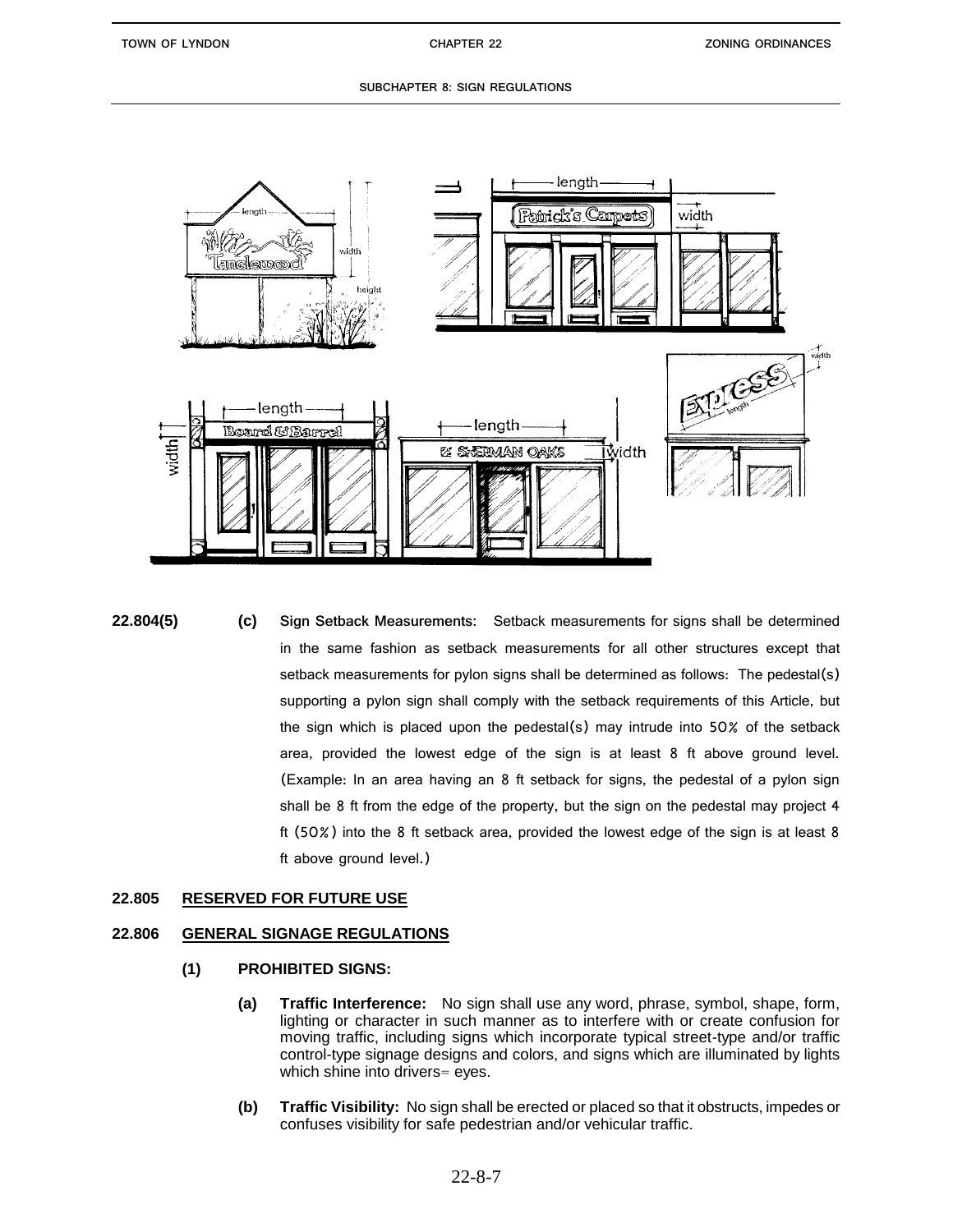- **(c) Moving Signs:** Except for sequin-like eyecatcher devices and temporary signs, no fluttering, undulating, swinging, rotating, animated or otherwise moving signs or other moving decorations shall be permitted.
- **(d) Flashing Signs:** No sign shall be illuminated by or contain any flashing, intermittent, or moving light(s). Flashing signs are those which change their appearance more than once every 60 seconds. Electronic message center signs and time/temperature signs are permitted with a conditional use permit. Chasing lights shall not be allowed.
- **(e) Illuminated Signs:** No illuminated sign shall be permitted unless the illumination of the sign is so designed that the lighting element (except neon signs) is not visible from (i) any property within a residential zoning district and (ii) any public street or highway. No sign may be so illuminated as to obscure or interfere with the effectiveness of an official traffic sign, signal or device. All illuminated signs shall comply with the State Electrical Code.
- **(f) Mobile Signs:** No mobile signs shall be permitted, except for political signs and government signs.
- **(g) Inflatable Signs:** No inflatable signs shall be permitted, except as temporary signs.
- **(h) Vehicle Signs:** No persons shall park any vehicle or trailer on a public right-of-way or on any private property so as to be seen from a public right-of-way, which has attached thereto or located thereon any sign or advertising device which advertises products or directs people to a business activity. Licensed business vehicles and trailers which contain typical business signage and which are actively driven or towed on a daily basis for business purposes, are exempt from this prohibition.
- **(i) Signs on Natural Objects:** No sign shall be attached to or painted on natural objects, such as trees or rocks.
- **(j) Wall Painted Signs:** Signs painted directly on a wall or other portion of an exterior surface of a building are not permitted.
- **(k) Price/Product Information:** No sales, price or product information shall be permitted on any signs, except on
	- (1) Changeable Copy Business Information Signs,
	- (2) Temporary Advertizing Display Signs, and<br>(3) Temporary AFor Sale@ Signs.
	- Temporary AFor Sale@ Signs.
- **(l) Business Closings:** Closed businesses must remove their signs within 60 days of closing.
- **(m) Off-premise advertising signs:** Off-premise advertising signs are not permitted in the Town. (Cf. Off-premises directional signs.) Existing off-premise advertising signs made nonconforming by this Article shall be permitted to continue as legal, nonconforming structures. However, such signs may not be relocated, structurally modified, or replaced if damaged over 50%. (*See*, § 22.810 regarding nonconforming signs).
- **(n) Roof Signs:** Roof signs are prohibited.

## **22.806 (2) SIGN LOCATION REGULATIONS:**

**(a) Traffic Interference:** No sign shall be erected or maintained at any location where by reason of its position, wording, illumination, size, shape, or color it may obstruct, impair, obscure, interfere with the view of, or be confused with, any authorized traffic control sign, signal or device. Freestanding signs and projecting signs may not locate within vision triangles nor otherwise impede traffic or pedestrian visibility. Freestanding sign setbacks from right-of-way lines vary by zoning district.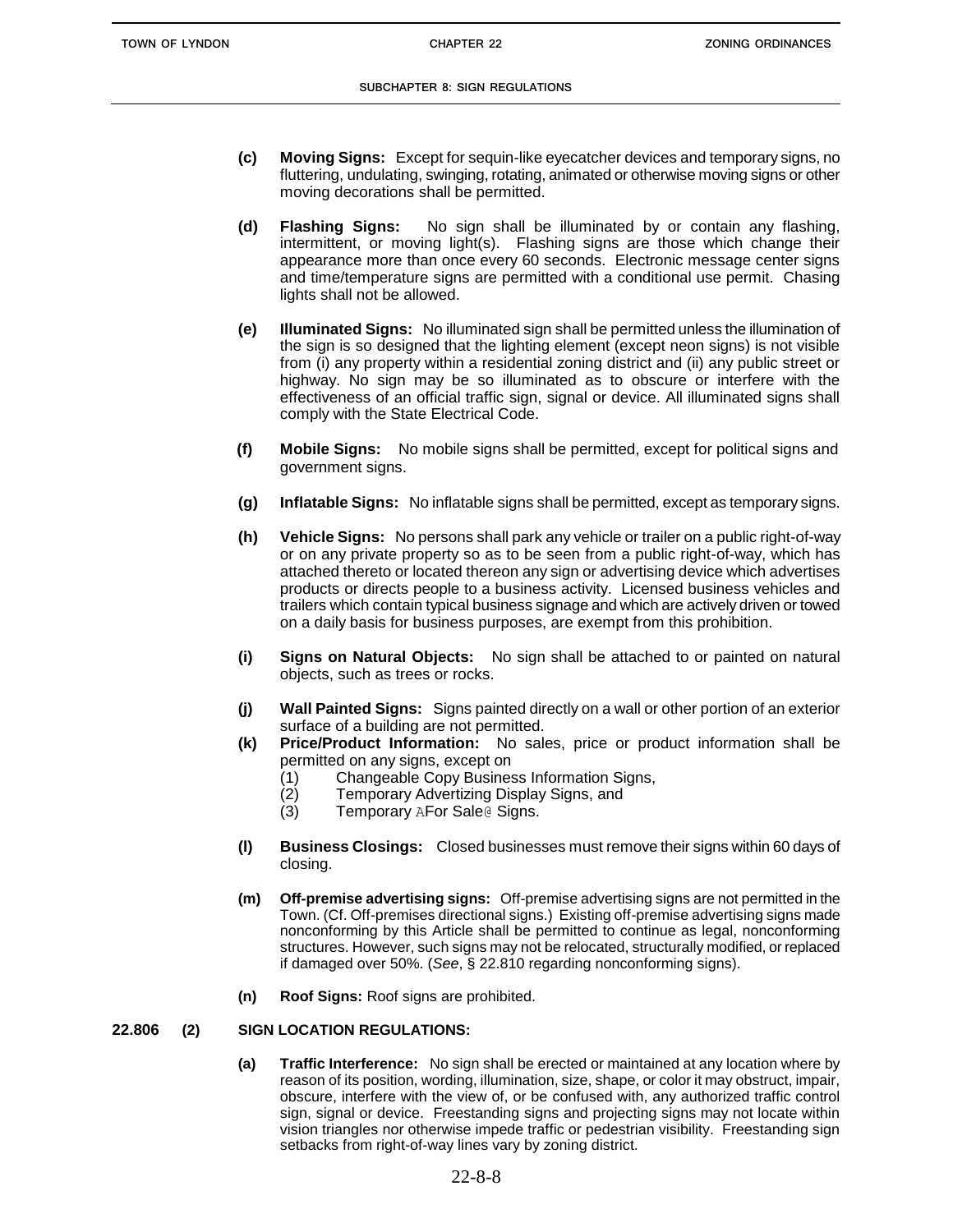- **(b) Bufferyards:** No sign shall be located within a required bufferyard.
- **(c) Natural Resource Overlay Districts:** No sign shall be located within a Natural Resource Overlay District.
- **(d) Private Property:** No person shall erect, construct, or maintain any sign, temporary or otherwise, upon any private property or building without the express consent of the owner or person entitled to possession of the property or building or their authorized representative. Furthermore, no person shall erect, construct, or maintain any sign, temporary or otherwise, which projects or hangs over any private property or building without the express written consent of the property owner.
- **(e) Public Property:** Privately owned signs shall not be placed, grounded, anchored or allowed to project over any public property, easement or road right-of-way.
- **(f) Freestanding signs:** Except where another distance is specifically provided in this Ordinance, freestanding signs shall be located a minimum of 25 feet from property lines.
- **(g) Awnings:** Awnings made only of cloth or cloth-like materials are permitted. Such awnings may use backlighting and may contain signs.

## **(3) SIGN APPEARANCE AND MAINTENANCE REGULATIONS:**

- **(a) Maintenance:** All signage within the jurisdiction of this Article shall remain in a state of proper maintenance. Proper maintenance shall be the absence of loose materials (including peeling paint, paper, wires, braces or other material), the lack of excessive rust, the lack of excessive vibration or shaking, and the presence of the original structural integrity of the sign, its frame and other supports, its mounting, and all components thereof. All lighted signs shall be maintained so that all intended lighting is fully functional. Any signs which are, or may hereafter become rotted, unsafe, or in a state which is not properly maintained, shall be repaired or removed by the licensee or owner of the sign, or owner of the property upon which the sign stands upon notice of the Zoning Administrator.
- **(b) Landscaping:** The base of signs shall be landscaped so as to conceal footings, mountings, brackets, and related structural elements. The owner, lessee, or manager of a sign, and the owner of the land on which the same is located, shall keep grass or weeds and other growth cut, and debris and rubbish cleaned up and removed from the lot on which the sign is located.
- **(c) Pylon Signs:** All supporting columns shall be painted or enclosed in a decorative material which shall be integrated into the sign as a whole. Bare wooden posts or poles shall not be permitted.
- **(4) SIGN SIZE REGULATIONS:** (See, Definitions in § 22.805(4))
	- **(a) Gross Sign Area:** The total area of all Signage on a lot shall be the lesser of either (i) the combined total of all signs listed under  $\S$  22.809 below, or (ii) the combined total established by conditional use, planned development, deed restriction or other site-specific regulation, restriction or requirement.
	- **(b) Window Signs:** Window signs are not subject to any size restrictions
- **(5) SIGN ALLOCATION AMONG TENANTS:** The owner of property containing more than one tenant shall allocate the number and size of signs to the tenants, up to the allowed maximum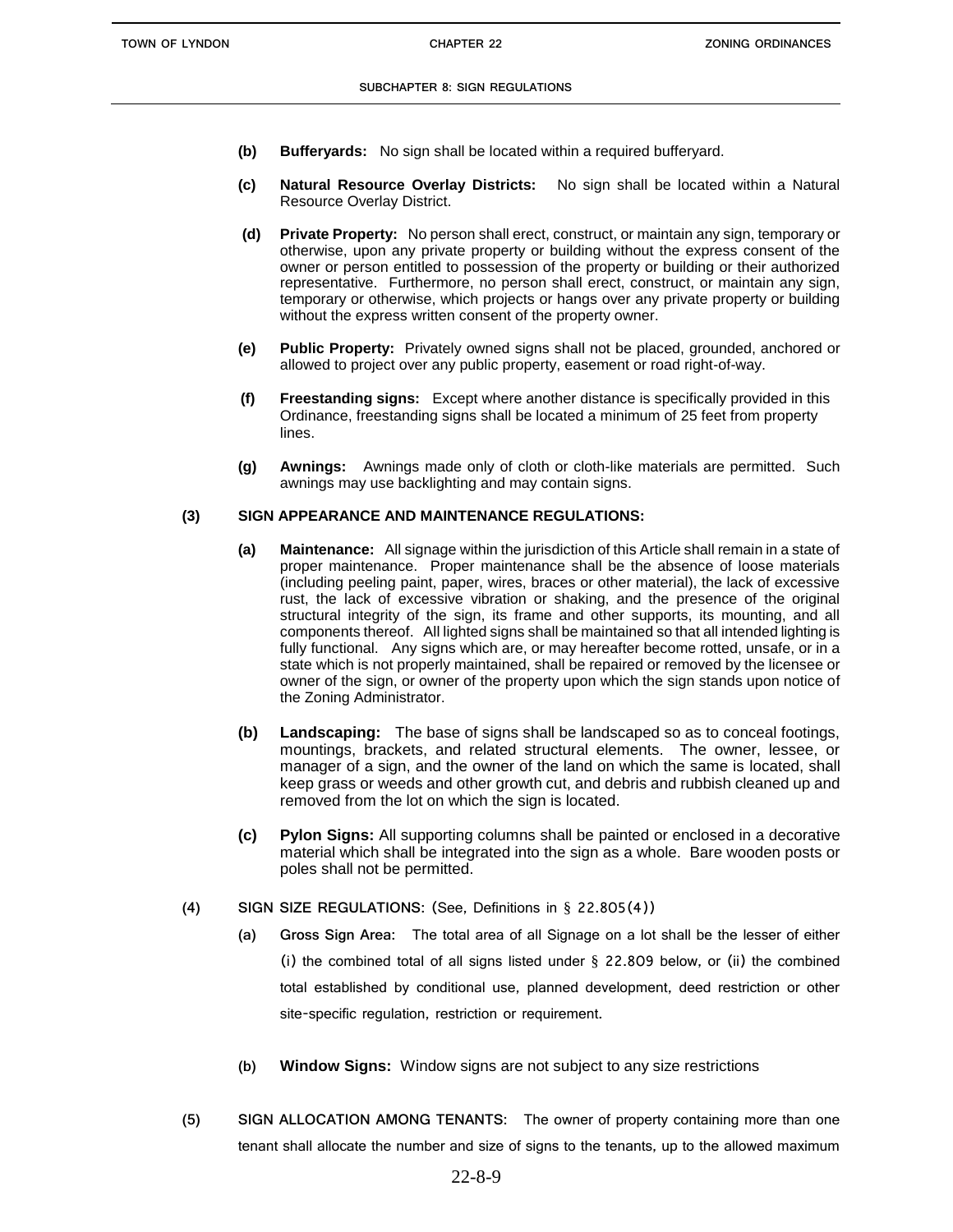for the entire property. This provision will allow the property owner to allocate all of the allowed signage to one tenant and none to another tenant if the owner sees fit to do so.

- **(6) SIGNS FOR CONDITIONAL USES:** If the land use for which a particular sign is requested, is a land use that has been permitted by the granting of a conditional use, then the signs for such land use shall also be granted by conditional use, provided that the terms and conditions of the conditional use for the sign may not exceed the signage permitted by right in the zoning district of the subject property.
- **(7) SIGNS FOR LEGAL NONCONFORMING USES:** If the land use for which a particular sign is requested, is a land use that is a legal non-conforming use in its present location, then the signs for such legal non-conforming use shall be granted only by conditional use, provided that the terms and conditions of the conditional use for the sign may not exceed the signage permitted by right in the zoning district of the subject property.
- **(8) STATE CODES:** All signs shall be constructed and maintained so as to comply with State Building Codes and State Electrical Codes.
- **(9) CHANGE OF SIGN OR LAND USER:** Whenever there is a change in the sign user (excluding off-premise signs), sign owner, or owner of the property on which the sign is located, the new sign user, owner, or new property owner shall forthwith notify the Zoning Administrator of the change. No new sign permit is required unless there is modification of the sign face or sign structure.

# **22.807 RESERVED FOR FUTURE USE**

## **22.808 REGULATIONS FOR DIFFERENT SIGN PURPOSES**

- **(1) BUSINESS SIGNS:**
	- **(a) For RR, SF, and MF Zoning Districts:** Business signs are not permitted in these districts, however, in the case of (i) legal non-conforming commercial uses or (ii) institutional land uses existing in these districts, business signs shall be allowed by conditional use, provided such signs shall not exceed the requirements for such signs in the GB District.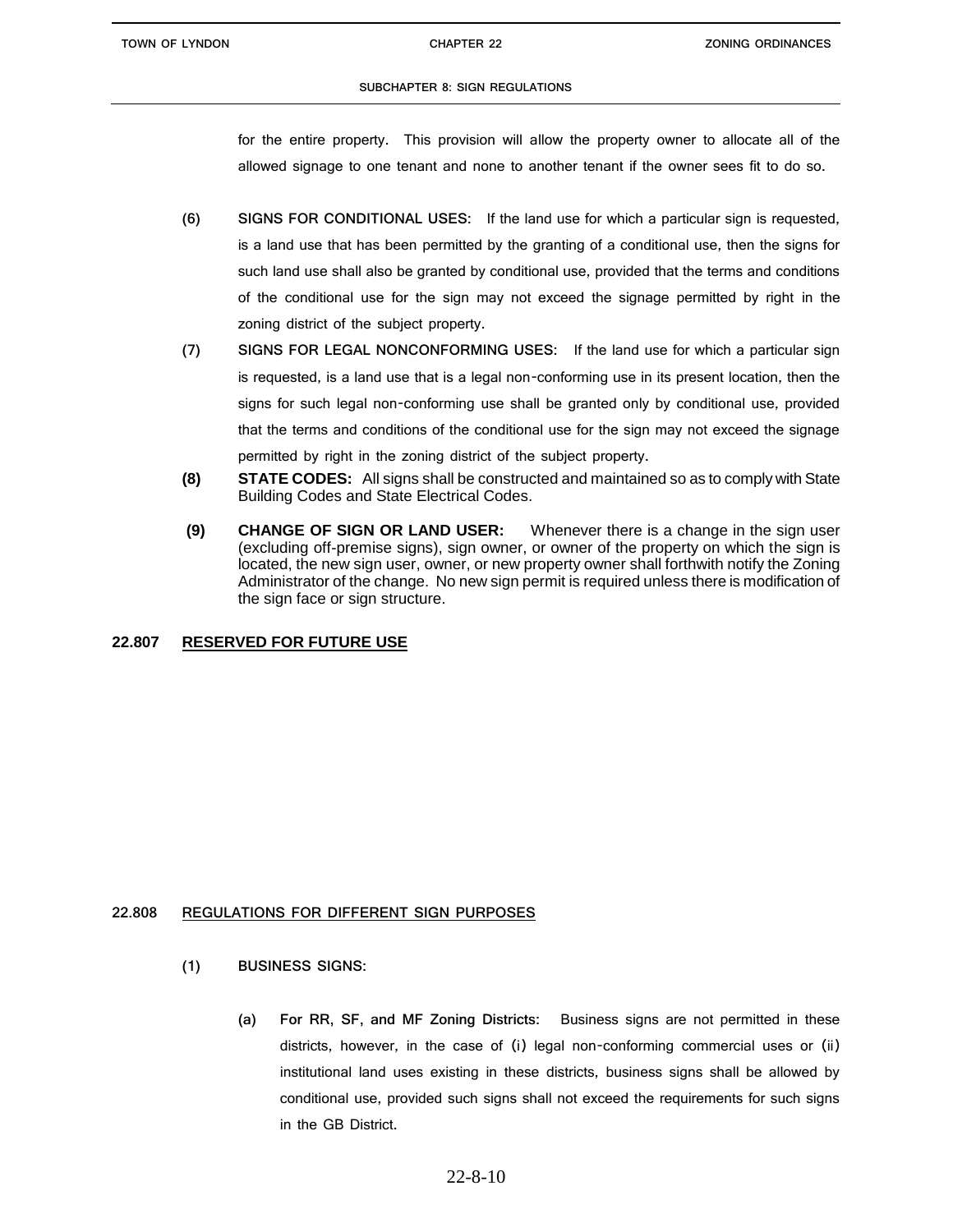- **(b) For AG, HI and LI Zoning Districts:** 
	- **1. Permitted Sign Type:** Wall or Awning Sign:
		- **a. Max. No. per Lot:** One (1) sign per each business fronting on that wall, for each exposed side of the principal use building not directly adjacent to a residentially zoned property, plus one additional sign per customer entrance.
		- **b. Max. Area:** One (1) square foot of signage for every linear foot of exposed exterior wall length on that supporting wall, or 50 square feet per building, whichever is greater.
	- **2. Permitted Sign Type:** Monument or Pylon Sign:
		- **a. Max. No. per Lot:** One (1) two-faced pylon or monument sign per lot.
		- **b. Max. Area per Sign:** One (1) square foot of signage for every foot of the adjacent public street frontage selected for the lotCup to a maximum sign area of 100 square feet for all combined sign faces seen at one time.
		- **c. Max. Height of Pylon Sign:** Eight (8) feet or height of principal structure, whichever is lower.
		- **d. Setback:** Eight (8) feet, or equal to sign height, whichever is greater.
- **(c) For GB Zoning District:**
	- **1. Permitted Sign Type:** Wall, Marquee or Awning Sign:
		- **a. Max. No.:** Multiple signs are permitted on each building, on each wall not directly adjacent to a residentially zoned property, provided that the signs do not collectively exceed the maximum area allowed on the wall upon which they are placed as described below, and provided the signs comply with the following theme requirements. The signage plan, required by § 22.907, shall identify the size, location, illumination, landscaping, and other pertinent factors for each and every exterior sign. If more than one sign is proposed, the signage plan shall also present a signage theme which must provide for coordinated and complimentary exterior sign locations, configurations, sizes, styles and colors throughout the development, so that sign materials and design compliment the building's exterior and so that a unified theme is conveyed among all the signs.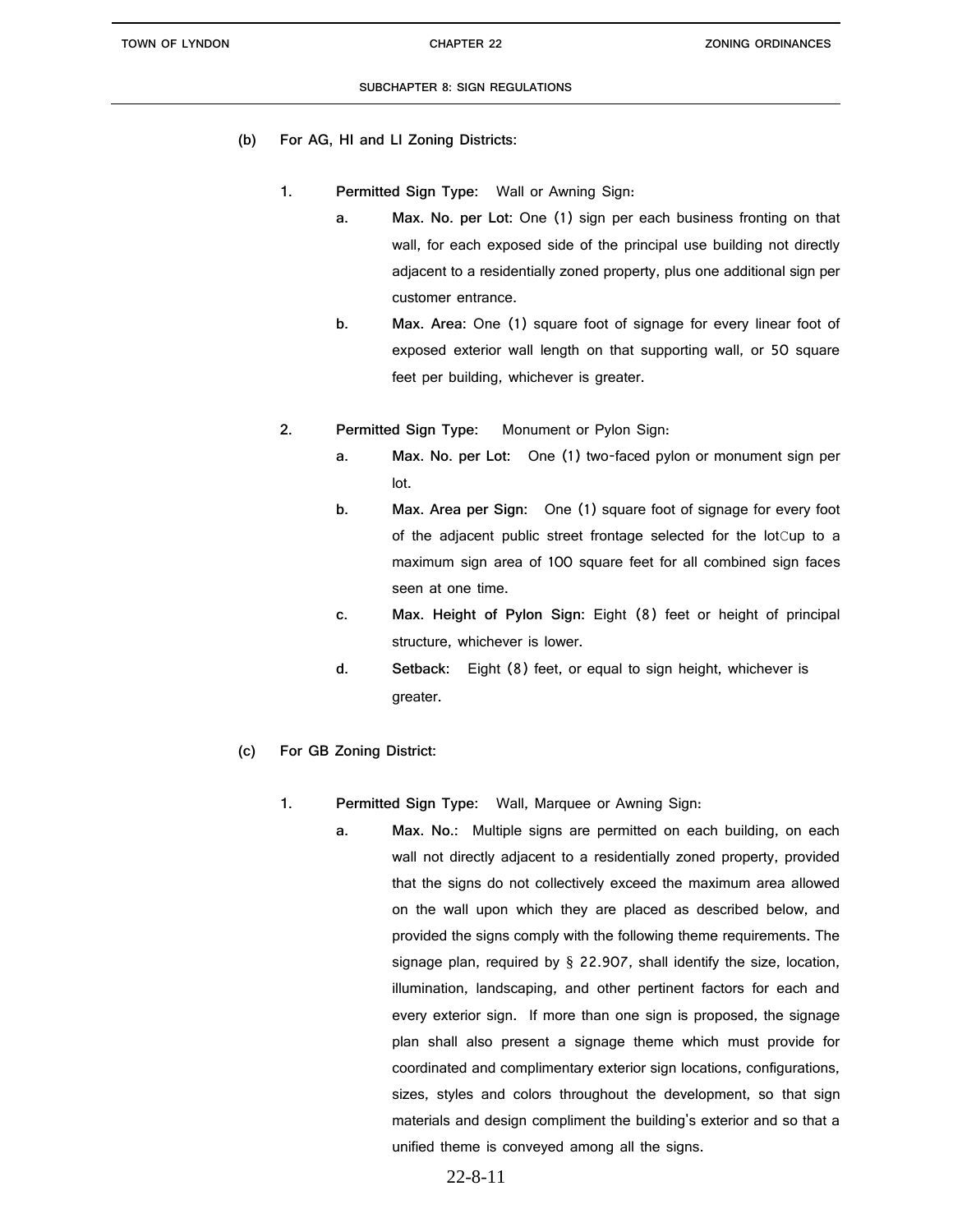- **b. Max. Area:** One (1) square foot of signage for every linear foot of exposed exterior wall length on that supporting wall, or 50 square feet per building, whichever is greater.
- **2. Permitted Sign Type:** Monument or Pylon Sign:
	- **a. Max. No. per Lot:** Only one (1) two-faced pylon or monument sign may be erected on each lot. However, for lots which exceed 6 acres and which adjoin more than one street/highway, such lots may have one (1) two-faced pylon or monument sign for each adjoining street/highway, provided
		- 1. each sign must be located to serve a separate street/highway, and
		- 2. all such signs must be a minimum of 300 feet apart.
		- **b. Max. Area per Sign:** One (1) square foot of signage for every foot of the adjacent public street frontage selected for the lotCup to a maximum sign area of 200 square feet for all combined sign faces seen at one time.
		- **c. Max. Height of Pylon Sign:** 20 feet.
		- **d. Setback:** 8 feet from the right-of-way of the street/ highway and 50 feet from all side lot lines, but if 50 feet is not practically feasible, then the location shall be established by conditional use.
- **3. Permitted Sign Type:** Canopy:
	- **a. Max. No. per Lot:** One (1) on each face of canopy.
	- **b. Max. Area per Sign:** Nine (9) square feet per sign face. (Note: Corporate logos, e.g. the McDonald=s AM@ or the BP Helios, are considered signs when located on a canopy or any other structure).
	- **c. Max. Height :** Shall be mounted on face of canopy and shall not project above or below horizontal lines of canopy.
- **4. Permitted Sign Type:** Window:
	- **a. Max. No:** Unlimited.
	- **b. Max. Area:** 25% of widow area for Awindow signs,@ but unlimited area for window displays.

# **(2) CHANGEABLE COPY SIGNS:**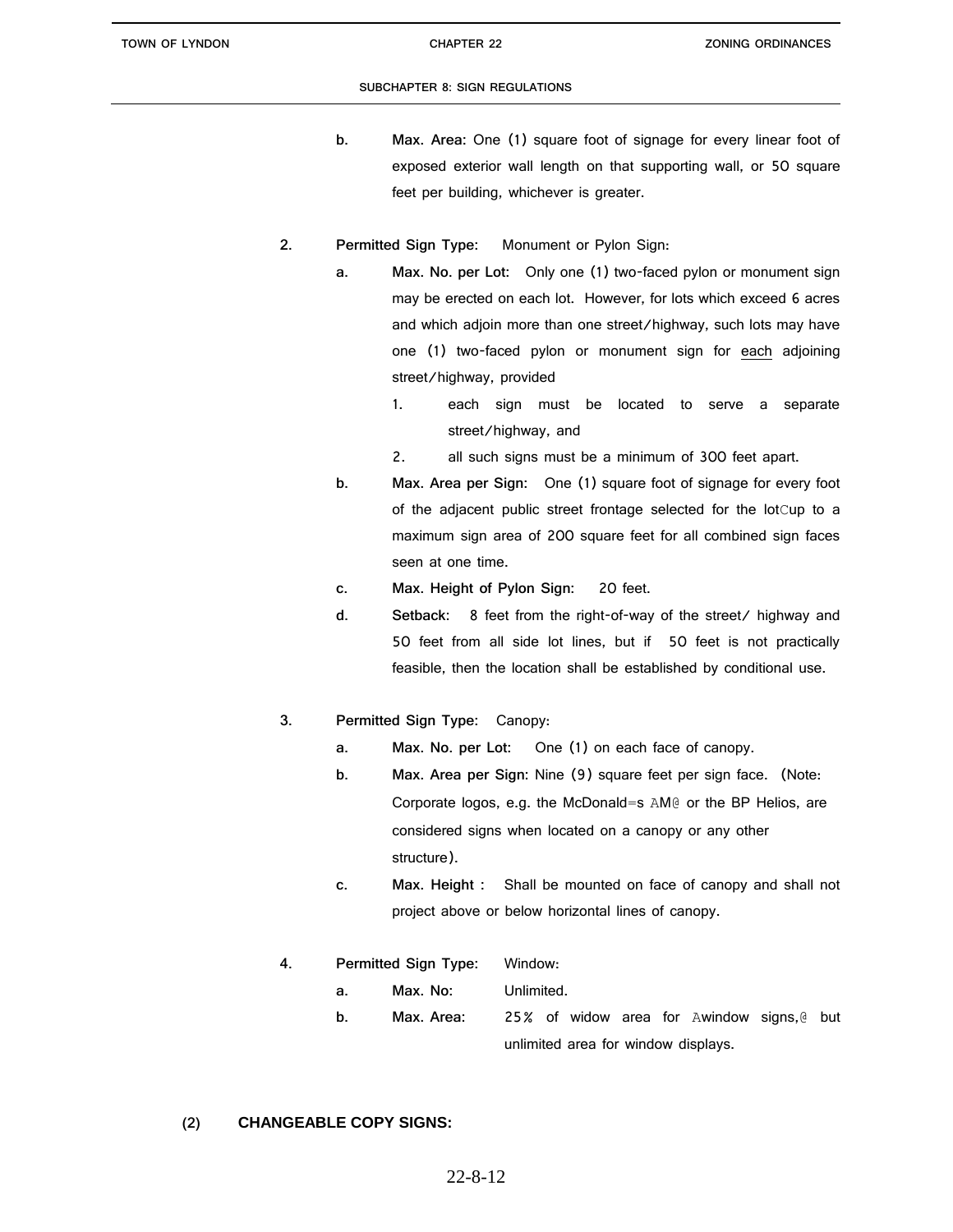**(a) Community Information Signs:** Community Information signs are allowed as a conditional use in all zoning districts, subject to the requirements of this Chapter and

the following additional restrictions:

- **1. Type:** Marquee, Wall, Monument.
- **2. Size:** The proposed size, configuration, and design of the sign shall be described as part of the conditional use requirements. As a conditional use, the Town may revoke the designation of an approved community information sign if such sign fails to comply with the requirements of this Article. Such action shall proceed per the requirements of Article 9.
- **3. Area:** Such signs may, but need not be counted as adding to the area of signage on the subject property for the purposes of regulating sign area.
- **(b) Business Information Signs:** Changeable copy business information signs are allowed as a conditional use only in the following zoning districts, subject to the requirements of this Ordinance and the following additional restrictions:
	- **1. For GB Zoning District:**
		- **a. Type:** Wall, Marquee, Monument and Pylon.
		- **b.** Max No: One (1), which may be 2-sided.
		- **c. Max. area:** Calculated as part of the area of other wall, marquee, monument or pylon signs.
		- **d. Max height of Pylon Sign:** 12 feet.
		- **e. Set back:** 8 feet.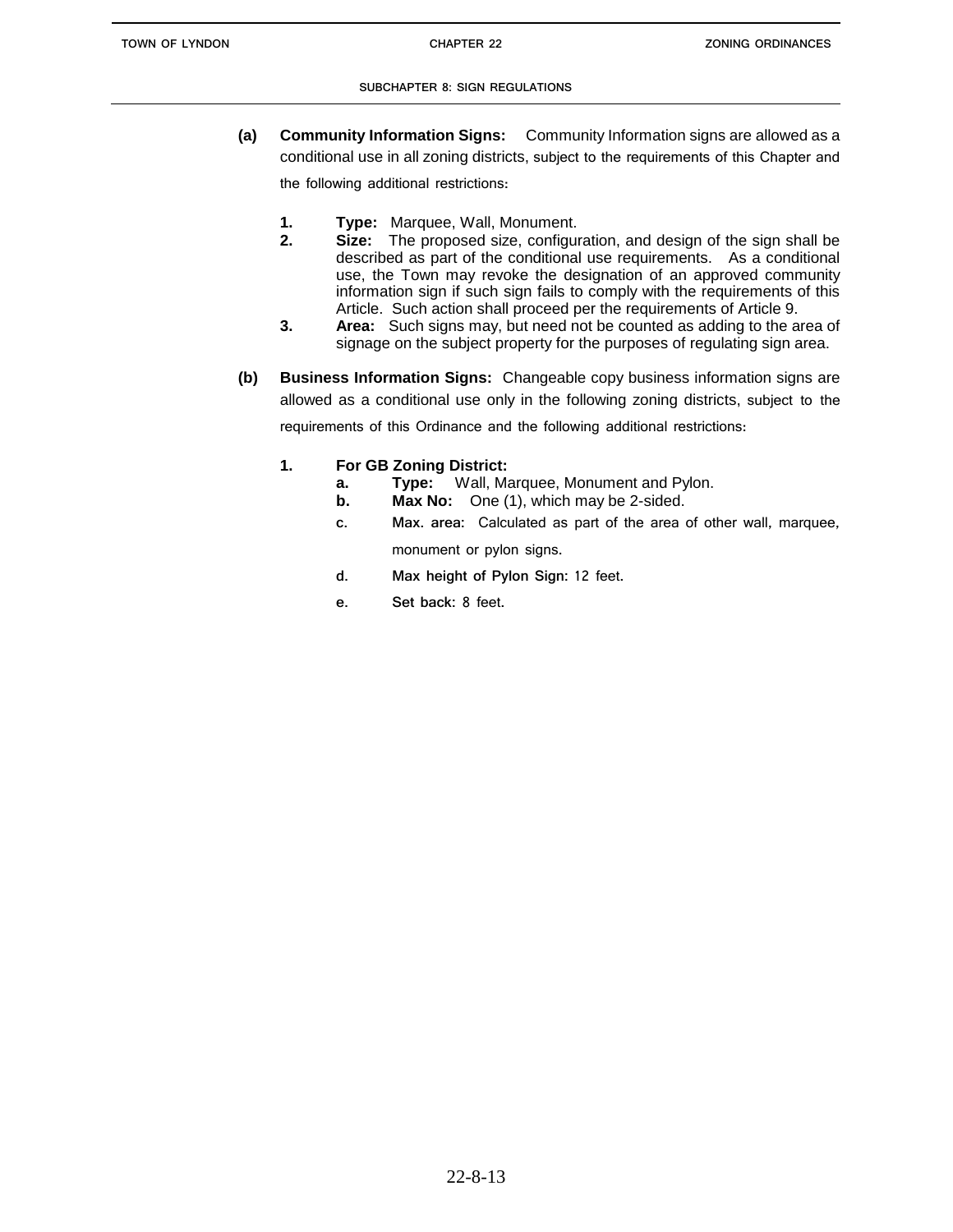**TOWN OF LYNDON CHAPTER 22**

# **(3) DIRECTIONAL SIGNS:**

- **(a) Off-Premise Directional Signs:** Off-Premise Directional Signs are not permitted in the Town, except that only the government may erect Off-Premise Directional Signs, provided however that existing Off-Premise Advertising Signs (a/k/a billboards) which are legal, non-conforming uses, may continue to be used as off-premise directional signs.
- **(b) On-Premise Directional Signs:** On-premise directional signs are permitted by right in all zoning districts, subject to the requirements of this Ordinance and the following additional restrictions. On-premise directional signs shall not advertize a product or business, except the business name or business logo may be placed on each sign, provided the name or logo does not exceed 1 square foot.
	- **1. Entrance/Exit Signs:** All land uses which provide off-street parking to customers, employees or tenants, or which provide drive-thru service to customers, may have on-premise directional signs which identify the location of each entrance and exit to the parking and/or to the drive-thru, subject to the following:
		- **a. Type:** Wall, Window, Pylon or Monument.
		- **b. Max. No:** 1 one-sided or 1 two-sided sign per entrance and exit.
		- **c. Max. area:** 9 sq. ft. per sign face.
		- **d. Max. Height of pylon signs:** 3 ft.
	- **2. Parking Area Signs:** All land uses which provide off-street parking to customers or tenants, may have on-premise directional signs which list the conditions applicable to the parking area.
		- **a. Type:** Wall, Window, Pylon or Monument.
		- **b. Max. No:** 1 one-sided sign per 20 parking spaces.
		- **c. Max. area:** 9 sq. ft. per sign face.
		- **d. Max. Height of pylon signs:** 8 ft.
	- **3. Other Directional Signs:** Except for entrance/exit signs and for parking area signs which are regulated above, additional on-premise directional signs are permitted by right for all legal conforming commercial uses, transportation uses and industrial uses, subject to the following regulations.
		- **a. Type:** Wall, Window, Pylon or Monument.
		- **b. Max. No:** Unlimited.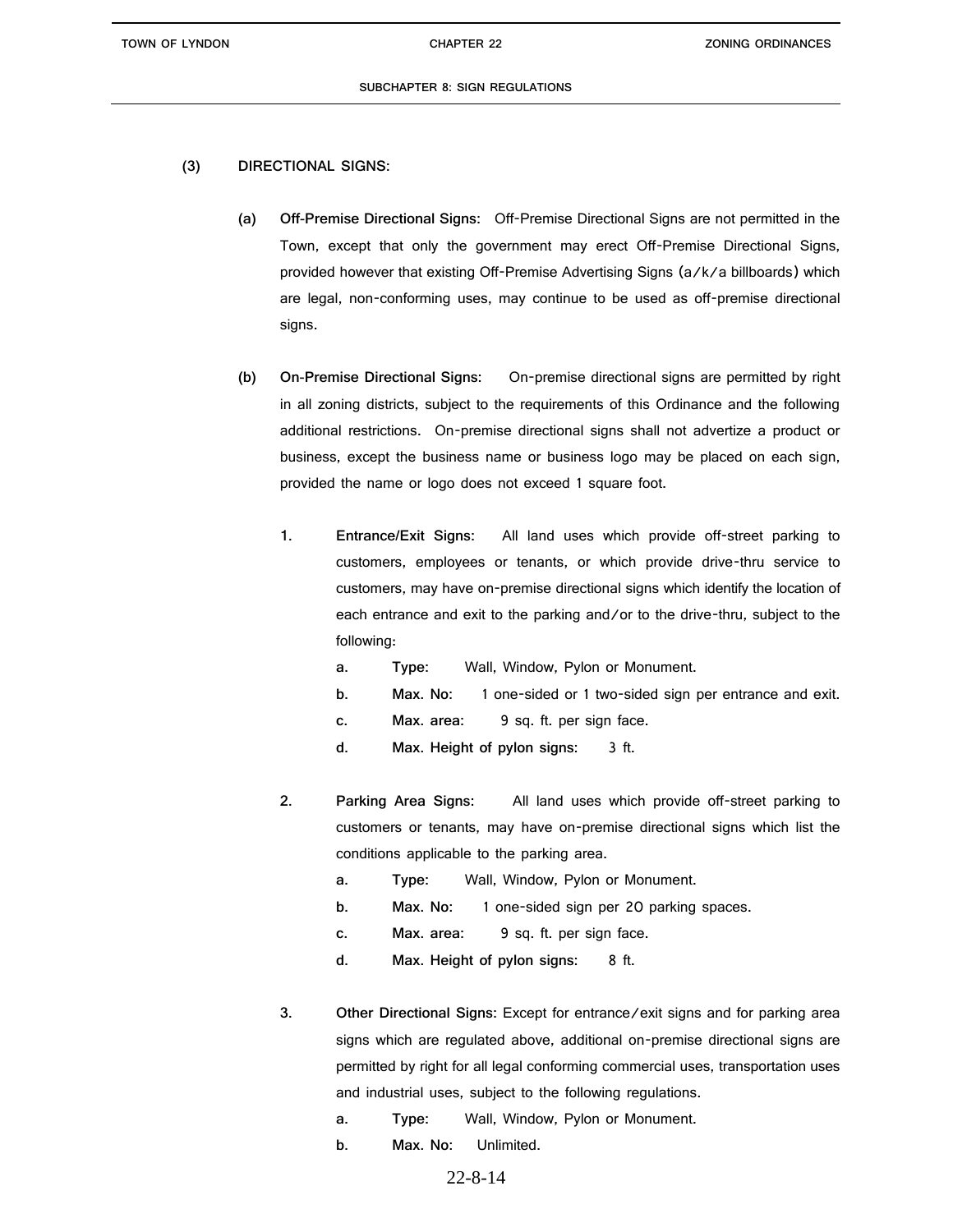- **c. Max. area:** 9 sq. ft. per sign face; 50 sq. ft total area per lot (or more by conditional use).
- **d. Max. Height of pylon signs:** 8 ft. (or more by conditional use).
- **(4) GOVERNMENT SIGNS:** Government signs are permitted by right in all zoning districts in the City, subject to the following regulations:
	- **a. Type:** Wall, Pylon, Projecting or Monument.
	- **b. Max. No:** Unlimited.
	- **c. Max. area:** Unlimited.
	- **d. Max. Height of pylon signs:** Unlimited.
- **(5) GROUP SIGNS:** Group signs are allowed only by conditional use and only in the zoning districts listed below, subject to the requirements of this Chapter and the following additional restrictions:
	- **(a) For All Residential Districts (RR, SF, MF)**
		- **1. How Permitted:** By conditional use.
		- **2. Type:** Monument.
		- **3. Max. No:** One (1) two-sided sign per group.
		- **4. Max. Area:** 50 sq. ft. per side, calculated as part of the area of other monument signs.
	- **(b) For All Non-Residential Districts (AG, GB, LI, HI):** 
		- **1. How Permitted:** By conditional use.
		- **2. Type:** Monument, Pylon or Wall.
		- **3. Max. No:** One (1) two-sided sign per group.
		- **4. Max. area:** For institutional land uses, 50 sq. ft. per side, and for commercial, storage/disposal, transportation and industrial land uses, 200sq. ft. per side, calculated as part of the area of other monument, pylon or wall signs.

# **(6) IDENTIFICATION SIGNS:**

- **(a) Street Names and Address Numbers:** Street numbers are required for each principal residential, commercial and industrial building located on each lot in the City. Such street numbers shall be in a location and of a minimum size to be clearly visible from the street. Street names are optional.
	- **1. Zoning Districts:** All.
	- **2. Type:** Awning, Canopy, Wall, Window, Monument.
	- **3. Max. No:** 1 per street frontage.
	- **4. Max area:** 1 sq. ft. per 50 ft. of setback from street.
- **(b) Owner/manager Identification:** A sign stating the name, address telephone number and/or location of the owner or manager of the property is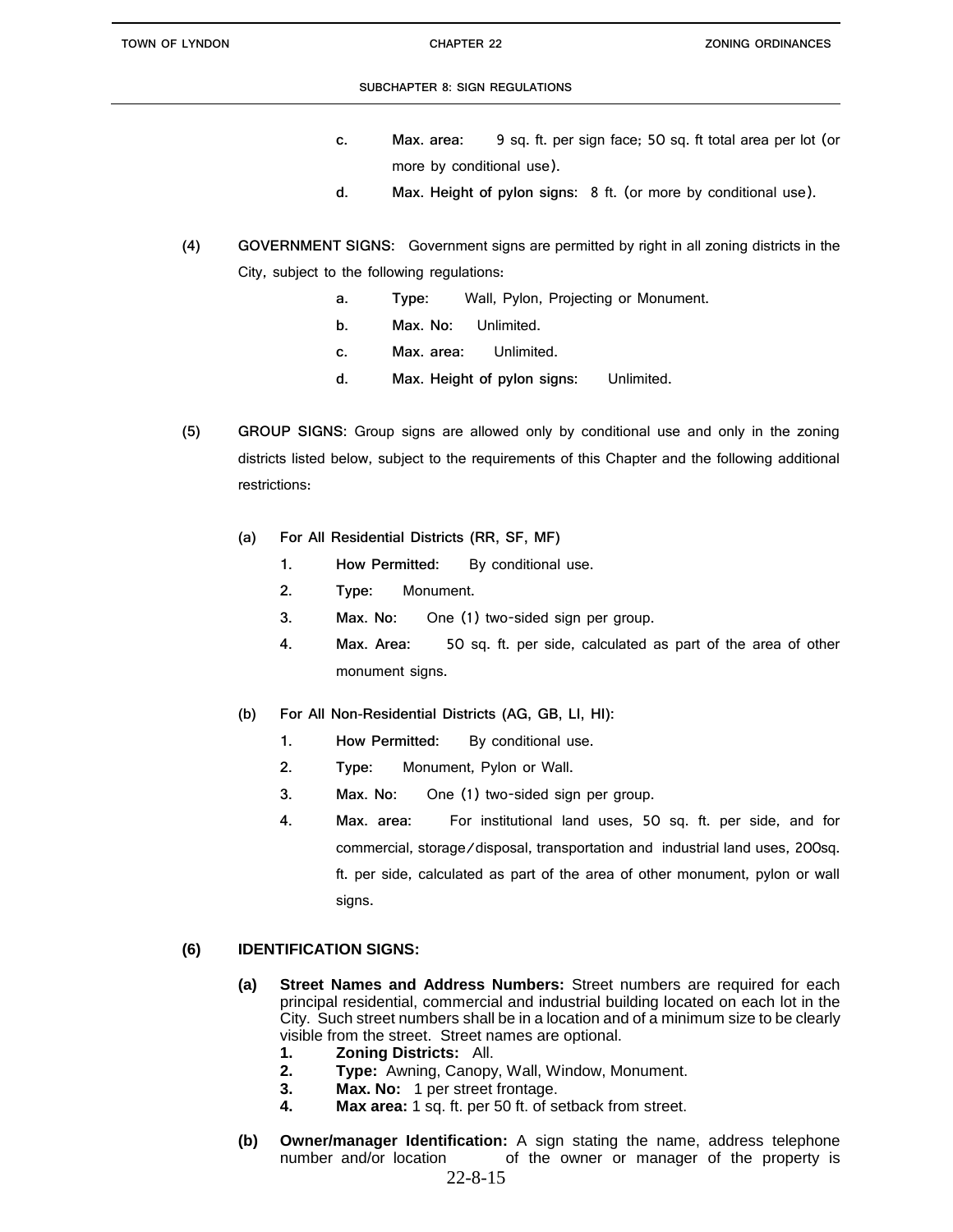permitted by right, only for the land uses listed below, subject to the requirements of

this Chapter and the following additional restrictions:

- **1. For RR, and SF Districts:** 
	- **a. Type:** Wall, Window.
	- **b. Max. No:** One (1) per building.
	- **c. Max. Area:** 2 sq. ft.
- **2. For MF District:**
	- **a. Type:** Wall, Window, Canopy, Monument, or Awning. *(Amended per Ord. 939)*
	- **b. Max. No:** 1 monument, plus 1 wall or canopy.
	- **c. Max. Area:** 24 sq. ft. per sign, 48 sq. ft. total.
- **3. For AG, GB, LI, and HI Districts:**
	- **a. Type:** Wall, Window, Canopy, Monument, or Awning.
	- **b. Max. No:** One (1), (more per Plat or Conditional Use).
	- **c. Max. Area:** 32 sq. ft. per sign, (more per Plat or Conditional Use).
- **(7) OFF-PREMISE ADVERTISING SIGNS (a/k/a BILLBOARDS):** Off-premise advertising signs are not permitted in any zoning district in the Town.
- **(8) TEMPORARY SIGNS:**
	- **(a) Political Signs:** Political signs are permitted by right in all zoning districts, subject to the requirements of this Chapter and the following additional restrictions:
		- **1. Zoning districts:** All.
		- **2. Permitted Sign Types:** Wall, Window, Monument, Pylon, or Mobile.
		- **3. Time limitations:** Signs for particular elections, referenda, or other events scheduled for a particular date shall not be erected more than 6 months prior to the date, and shall be removed within 30 days after the date.
		- **4. Size Limitations:**
			- **a. For residential and agriculture districts:** 32 sq. ft.
			- **b. For all other districts:** 100 sq. ft.
	- **(b) Real Estate Signs:** Real estate signs are permitted by right in all zoning districts in the City, subject to the requirements of this Chapter and the following additional restrictions:
		- **1. Permitted Sign Types:** Wall, Window, Monument, or Pylon.
		- **2. In all residential and agricultural zoning districts**, the following restrictions shall apply:
			- **a.** Property having 1-5 dwelling units shall be entitled to have one 2 sided sign, with 10 square feet on each side, except that corner lots may have two (2) such signs.
			- **b.** Property having 6 or more dwelling units may have one 2-sided sign, consisting of 32 square feet on each side, or two 1-sided signs,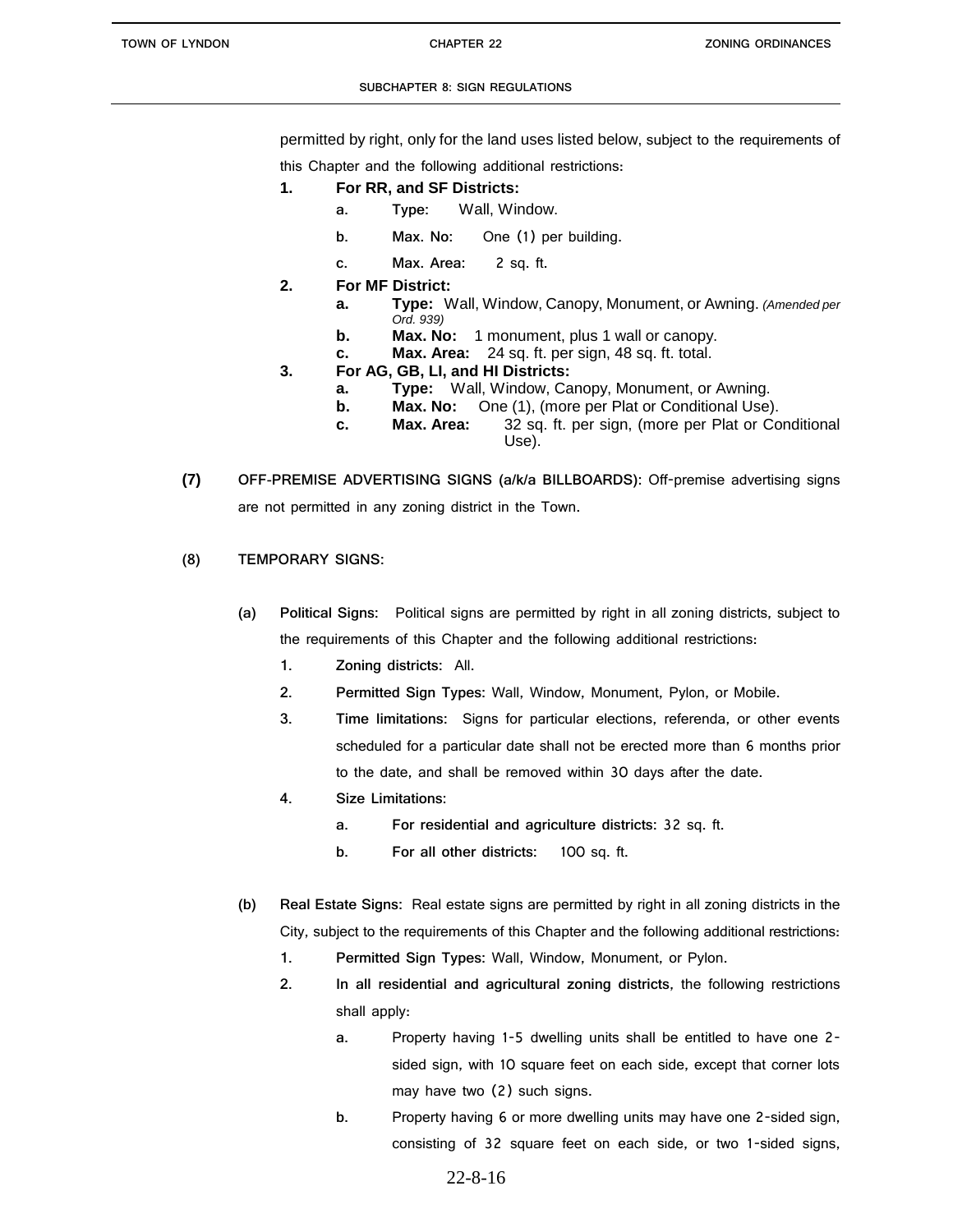consisting of 32 square feet on each side.

- **3. In all other zoning districts,** the following restrictions shall apply:
	- **a.** Property having less than 50 feet of lineal street frontage shall be entitled to one 2-sided sign or two 1-sided signs, with each side not to exceed 25 square feet.
	- **b.** Property having more than 50 but less than 150 lineal feet of street frontage shall be entitled to one 2-sided sign or two 1-sided signs, with each side not to exceed 50 square feet.
	- **c.** Property having more than 150 feet of lineal street frontage shall be entitled to two 2-sided signs or three 1-sided signs, with each side not to exceed 100 square feet.
	- **d.** Larger signs for property having more than 300 lineal street frontage may be authorized as a conditional use.
- **(c) Construction Signs:** Construction signs are permitted by right in all zoning districts subject to the requirements of this Chapter and the following additional restrictions:
	- **1. Zoning districts:** All.
	- **2. Permitted Sign Types:** Wall, Monument, Pylon, or Window.
	- **3. Max. No:** Two 1-sided signs, or one 2-sided sign per construction site.
	- **4. Size:**
		- **a. For residential and agricultural districts:** 50 sq. ft. per sign side.
		- **b. For non-residential districts:** 100 sq. ft. per sign side.
	- **5. Removal:** All construction signs shall be removed within sixty (60) days after completion of construction.
- **(d) Advertising Displays:** Advertising displays are permitted by right subject to the requirements of this Chapter and the following additional restrictions:
	- **1. For GB District:**
		- **a. Permitted Sign Types:** Wall, Monument, Pylon, or Canopy:
			- **(i) Max. No:** One (1) sign.
			- **(ii) Max. Area:** 50 sq. ft.
		- **(iii) Max. Time:** No one sign shall remain for more than 30 days, but one temporary advertising display sign may be immediately replaced with another, provided that no two signs shall be the same during any calendar year. **b. Permitted Sign Type:** Window: **(i) Max. No:** Unlimited.
			-
			- **(ii) Max. Area:** 25% of widow area for Awindow signs,@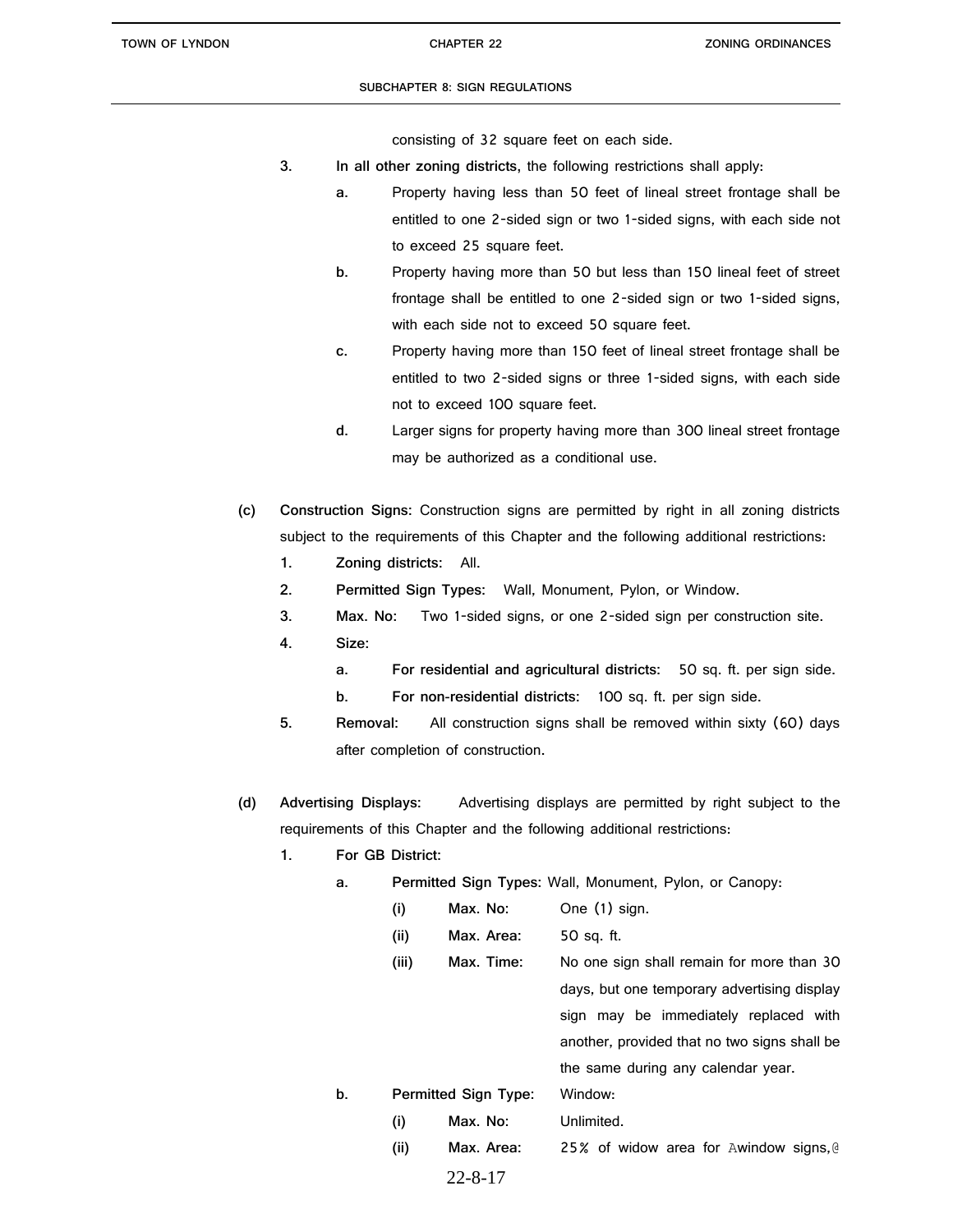but unlimited area for window displays.

- **(iii) Max. Time:** Unlimited.
- **(e) AFor Sale@ Signs:** AFor Sale@ signs are permitted by right in all zoning districts subject to the requirements of this Chapter and the following additional restrictions:
	- **1. Time Limit:** All AFor Sale@ signs shall be removed within 10 days after completion of the sale.
	- **2. Type:** Wall, Window, or Monument.
	- **3. Max. No:** One (1) per lot under 1 acres

Two (2) per lots 1 to 5 acres

Three (3) per lots over 5 acres

- **4. Size:** 32 sq. ft. per side.
- **5. Max. Height:** 8 ft.
- **(f) Personal Greeting/Congratulatory Signs:** Personal greeting/congratulatory signs are permitted by right in all zoning districts subject to the requirements of this Chapter and the following additional restrictions:
	- **1. Time Limit:** All such signs shall not be permitted for more than 7 days.
	- **2. Type:** Wall, Window or Monument.
	- **3. Max. No:** One (1) per lot.
	- **4. Size:** 32 sq. ft. per side.
	- **5. Max. Height:** 8 ft.
- **(g) Special Event Signs:** Special Event Signs are permitted by right in all zoning districts subject to the requirements of this Chapter and the following additional restrictions:
	- **1. Time Limit:** All such signs shall not be permitted for more than 30 days before the event, and shall be removed within 5 days after the event, unless a different period of time is approved by the Plan Commission.
	- **2. Type:** Wall, Canopy, Monument, Pylon, or Window**.**
	- **3. Max. No:** Two (2) two-sided signs on the event site. Up to 5 additional two-sided signs may be located off-premises subject to the following conditions:
		- a. All off-premise signs shall be approved by the Zoning Administrator, and such approval may cover more than 1 year.
		- b. Written permission of the property owner must be obtained each time an approved sign is placed.
	- **4. Size:** 50 sq. ft. per side.
	- **5. Max. Height:** 8 ft.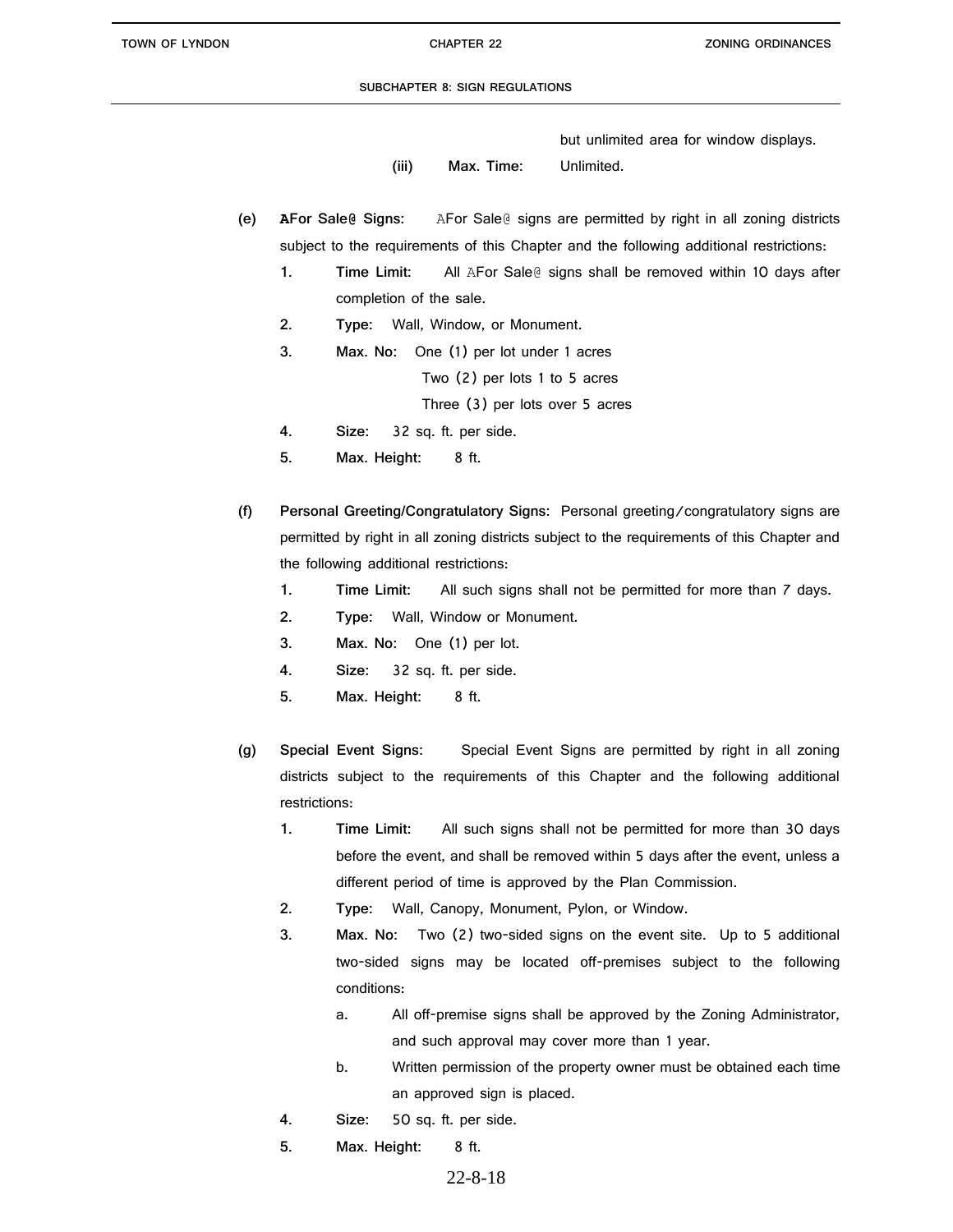**(h) Temporary Business Signs:**

Temporary business signs are permitted by right in all zoning districts, subject to the requirements of this Chapter and the following additional restrictions:

- **1. Time Limit:** All such signs shall be permitted for not more than five (5) days before the commencement of construction, and shall be removed within five (5) days after the completion of construction or after the customary route to the business is open to traffic, whichever occurs first.
- **2. Type:** Pylon, monument or wall.
- **3. Number, Height and Location:** The number, height and location of signs shall be determined by the Zoning Administrator, based upon the nature and extent of the construction project and its relationship to the business in question.
- **4. Size:** The size of signs shall be determined by the Zoning Administrator, but shall not exceed 16 sq. ft. per sign face.
- **(9) WARNING SIGNS:** Warning Signs are permitted by right in all zoning districts subject to the requirements of this Chapter and the following additional restrictions:
	- **(a) Time Limit:** For hazards which are temporary, all warning signs shall be removed within 5 days after the hazard is removed.
	- **(b) Type:** Wall, Window, Pylon, or Monument.
	- **(c) Max. No:** Two signs per hazard or warning.
	- **(d) Size:** 16 sq. ft. per side.
	- **(e) Max. Height:** 8 ft.
	- **(f) Conditional Use:** Additional signs, larger signs and higher signs may be obtained by conditional use.
- **(10) GROUP DEVELOPMENT SIGNS:** Group Development signs are allowed only for Group Developments, approved as per § 22.414. The regulations of this Chapter shall apply to all signage in and for Group Developments, except as specifically modified below:
	- **(a) Signage Plan and Theme:** A signage plan, containing the information required by § 22.907 for all exterior signage, shall be reviewed and approved as part of the site plan process for all Group Developments. The signage plan shall identify the size, location, illumination, landscaping, and other pertinent factors for each and every exterior sign. The signage plan shall also present a signage theme which must provide for coordinated and complimentary exterior sign locations, configurations, sizes, styles and colors throughout the development, so as to convey a unified theme among all the signs. All free-standing signs shall compliment the on-building signs, and vice versa. Sign materials and design shall compliment the building=s exterior. No exterior signs may be erected until a signage plan, containing a signage theme, has been reviewed and approved for the Group Development by conditional use.
	- **(b) Sign Regulations:** The regulations contained in 22.808 (1) through (9) shall apply to all signs in Group Developments, except as follows:
		- **1. Multiple Wall or Awning Business Signs for Multiple Tenants:** Group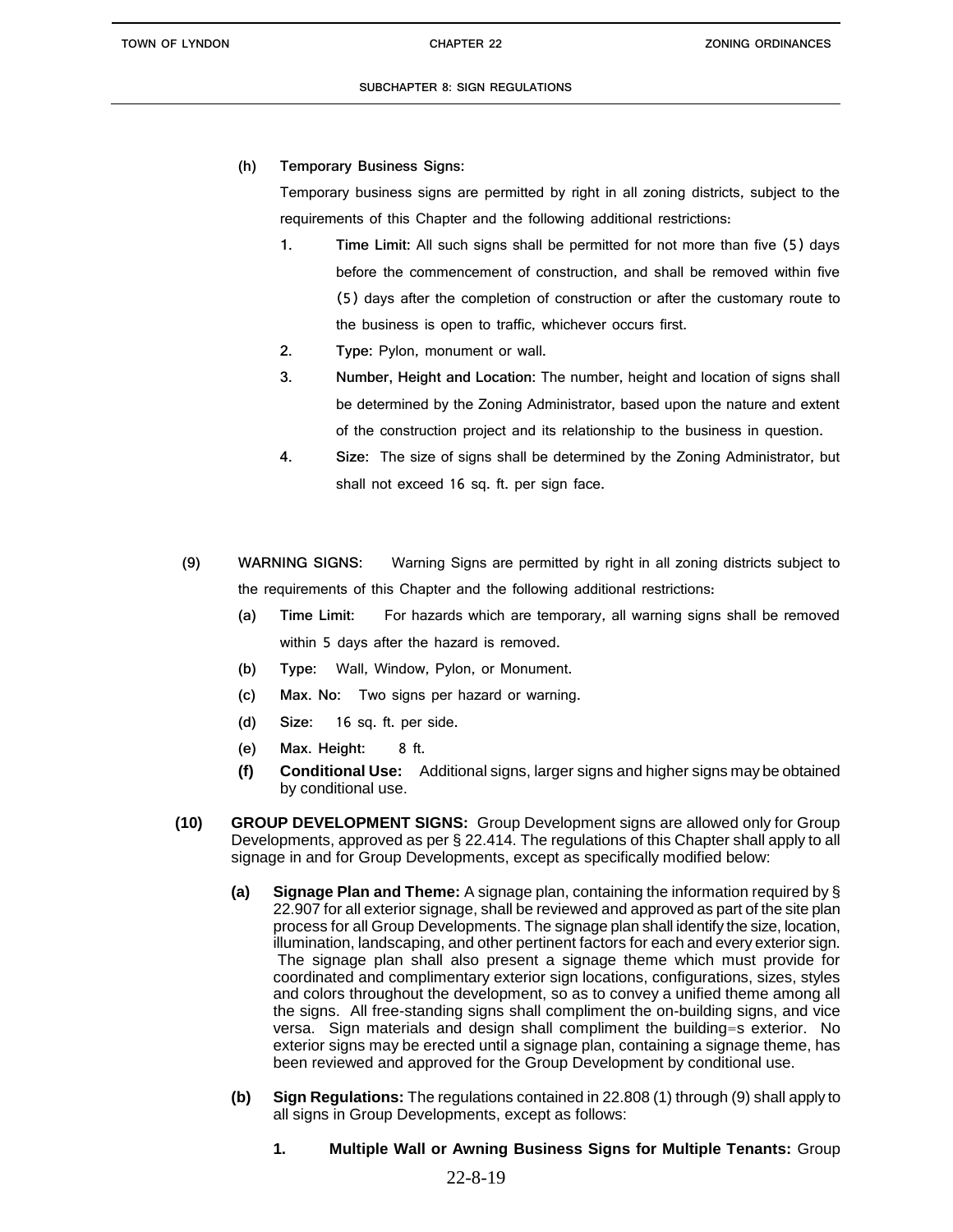developments with multiple tenants shall be entitled to have at least 1 exterior wall or awning business sign for each tenant. The total square footage of all exterior wall or awning business signs shall not exceed double the square footage of AMax. Area@ allowed for wall or awning signs under the standard formulas set forth in the regulations contained in § 22.808(1) above. This available square footage shall be divided among the tenants as the owner deems appropriate, subject to the following limitations: the maximum area of all wall or awning signs for a particular tenant may not be larger than the greater of (i) 50 square feet, or (ii) the percentage of that tenant=s occupancy of the whole building, multiplied times the AMax. Area@ of available signage under the standard formulas set forth in 22.808(1).

**Example:** Assume a building located in the GB District which is 100 ft. by 200 ft., for a total of 20,000 sq. ft. The building has 10 tenants, who all want signage on the wall facing the street, which is 200 feet long. The AMax. Area@ of signage under the standard formula for Business Signs in the GB District is 200 sq. ft. (200 lineal ft. of frontage x 1sq. ft. of signage = 200 sq. ft. of signage). Double the standard formula would entitle the owner to 400 sq. ft. of signage. One tenant (the Aanchor@ tenant) has 9,000 sq. ft. of the total building, or 45% of the total building. All the other tenants have small spaces, each under 2,000 sq. ft or less than 10% of the total building. The owner may divide the signage as he wishes subject to the following limitations. Each of the small tenants may not have more than 50 sq. ft. of signage because each tenant=s percentage of occupancy (under 10%) would not entitle the tenant to exceed the 50 sq. ft maximum (e.g.  $10\% \times 200 = 20$ ) sq. ft of signage). However, the anchor tenant=s percentage of occupancy exceeds the maximum of 50 sq. ft. The anchor tenant occupies 45% of the building and so the anchor is entitled to 45% of 200 sq. ft., or 90 sq. ft. of signage. If the owner gives the anchor tenant the maximum of 90 sq. ft., then the remaining 9 tenants must divide up the remaining 310 sq. ft. of total signage available for the whole building  $(400 \text{ sq. ft. B} 90 \text{ sq. ft} = 310 \text{ sq. ft.})$  If the remaining signage area is divided equally among the tenants, each tenant will receive 34 sq. ft. However, if the owner gives one of the small tenants the maximum of 50 sq. ft. of signage, then the remaining 8 tenants must divide up the remaining 260 sq. ft. of signage (400 sq. ft. B 90 sq. ft. for the anchor  $B$  50 sq. ft. for a small tenant = 260 sq. ft. remaining). If the remaining signage area is divided equally among the remaining 8 tenants, each tenant will receive 32.5 sq. ft.

# **22.809 NONCONFORMING SIGNS**

- **(1) DEFINITIONS:**
	- **(a) ALegal Nonconforming Sign@ defined:** Signs legally existing as of the effective date of this Chapter but which do not conform to the provisions of this Article, shall be legal nonconforming signs.
	- **(b) AIllegal Nonconforming Sign@ defined:** Signs which were illegal as of the effective date of this Chapter shall remain illegal nonconforming signs.
	- **(c) AAlteration@ Defined:** For purposes of this Section, the alteration of a sign is considered to be any change to the exterior appearance of any part of the sign, its frame, its supporting structure, or its lighting, including (but not limited to) changing the message (except for marquee, changeable copy, or off-premise advertising signs), or changing the symbols, color, material, height, size, location, or any other alteration, as determined by the Zoning Administrator. *Alterations require a sign permit.*
	- **(d) AMaintenance@ defined:** For purposes of this Article, the maintenance of a sign consists of the ordinary and customary repair and upkeep of an existing sign, which